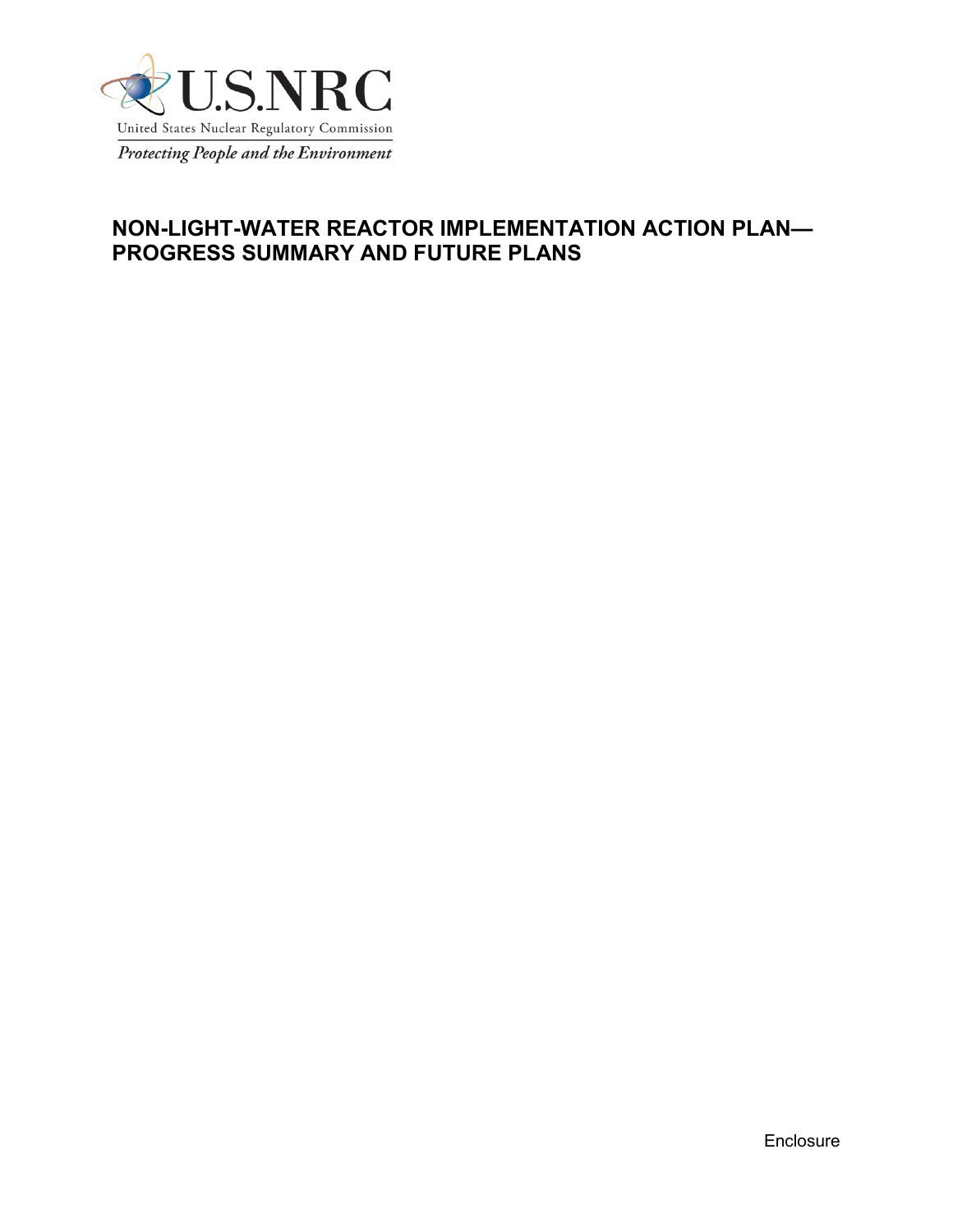### **CONTENTS**

| 1.0 |                                                                  |  |
|-----|------------------------------------------------------------------|--|
| 2.0 | Strategic Area No. 1: Staff Development and Knowledge Management |  |
| 3.0 |                                                                  |  |
| 4.0 |                                                                  |  |
| 5.0 |                                                                  |  |
| 6.0 |                                                                  |  |
| 7.0 |                                                                  |  |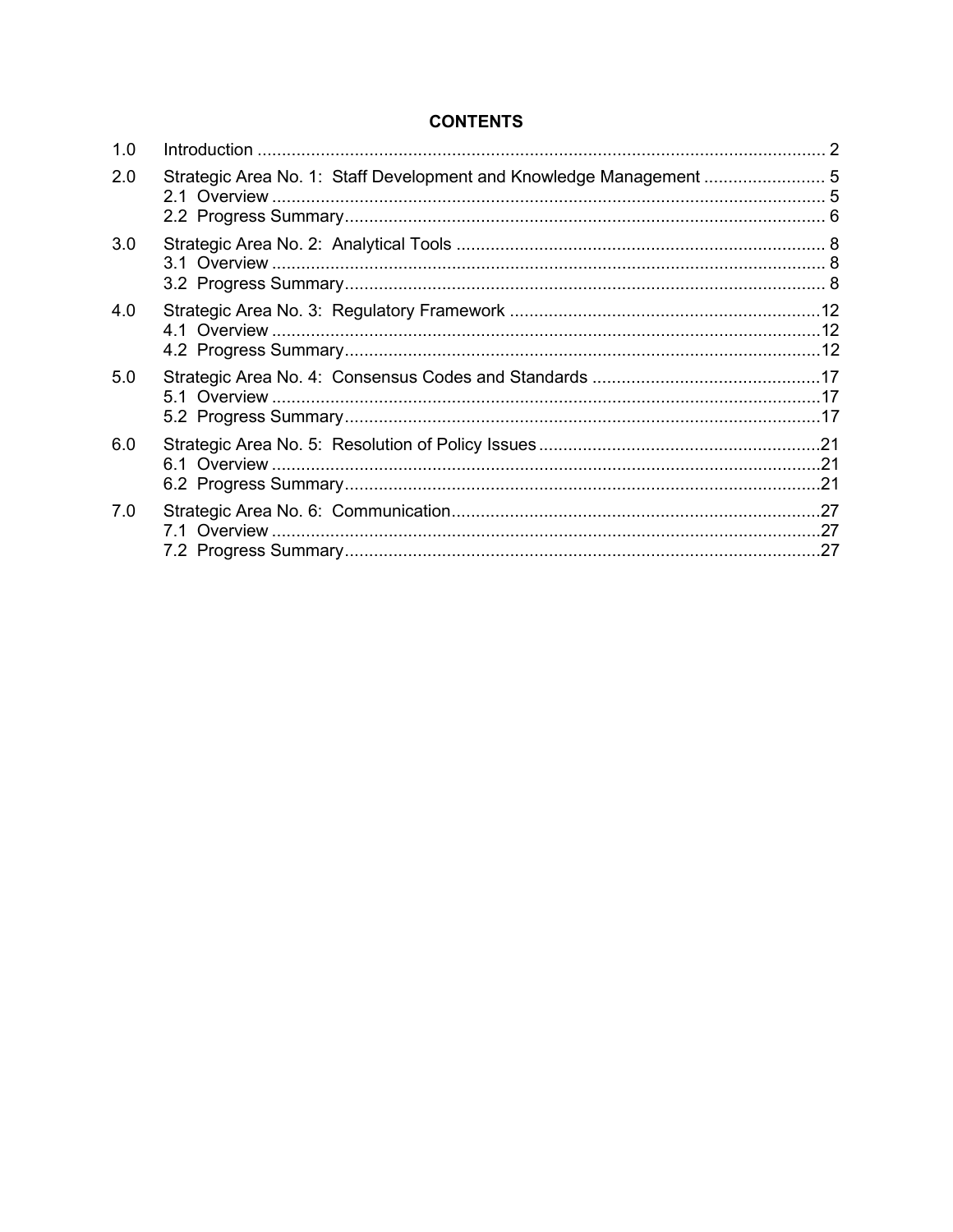#### <span id="page-2-0"></span>**1.0 Introduction**

This enclosure summarizes activities underway and planned by the staff of the U.S. Nuclear Regulatory Commission (NRC) to make the safe use of advanced nuclear technology possible. This enclosure covers progress made through December 31, 2020, in each of the six strategic areas:

- (1) staff development and knowledge management
- (2) analytical tools
- (3) regulatory framework<br>(4) consensus codes and
- (4) consensus codes and standards
- (5) resolution of policy issues
- (6) communications

Figure 1 shows the broad range of activities underway including many that have been completed. Checkmarks indicate completed activities. All other activities have been initiated and are under implementation progress.



**Figure 1: Implementation Action Plan Activities**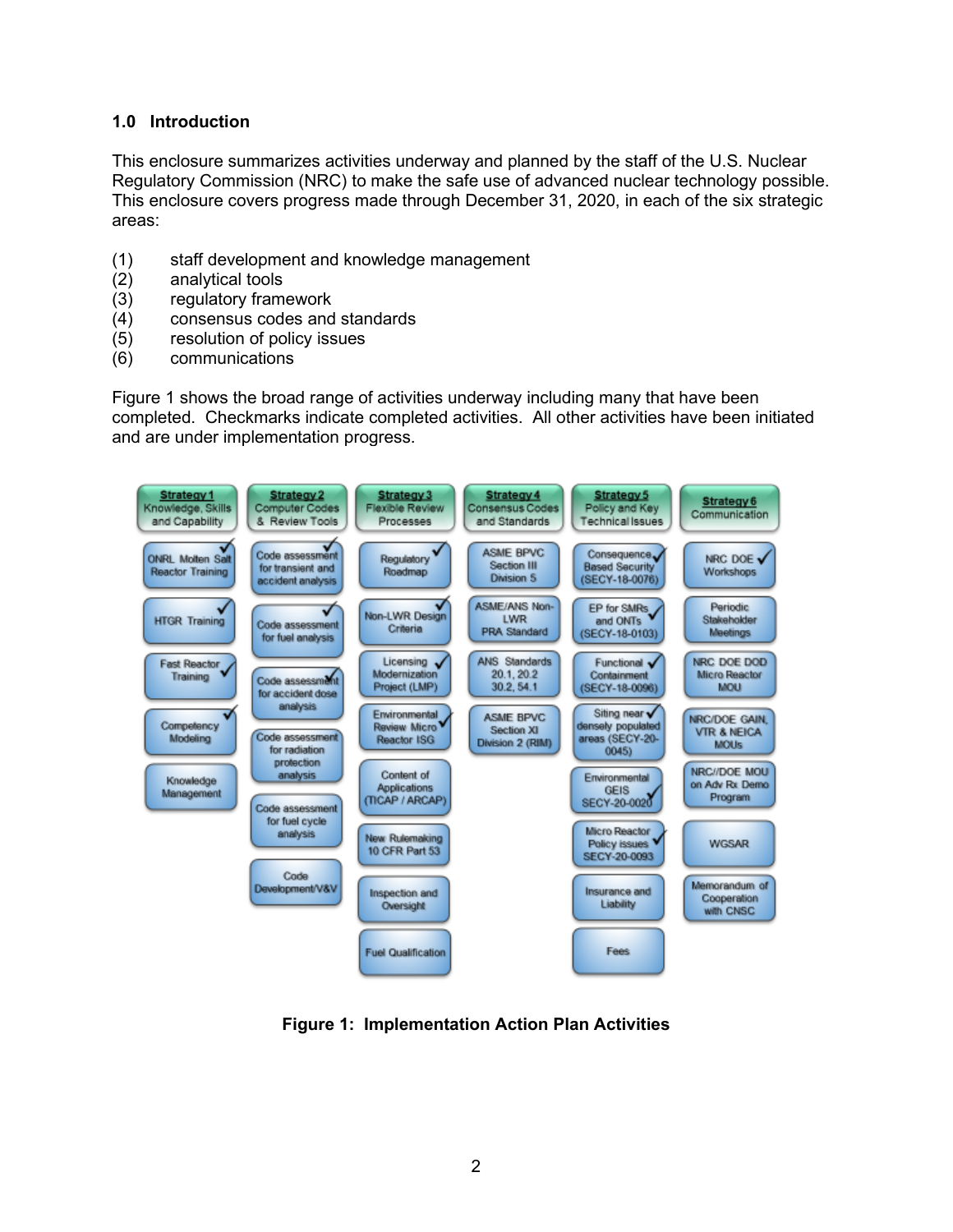The staff's significant accomplishments in calendar year (CY) 2020 include:

- issued SECY-20-0020, "Results of Exploratory Process for Developing a Generic Environmental Impact Statement for the Construction and Operation of Advanced Nuclear Reactors," on February 28, 2020
- issued SECY-20-0032 "Rulemaking Plan on 'Risk-Informed, Technology-Inclusive Regulatory Framework for Advanced Reactors (RIN-3150-AK31; NRC-2019-0062)," on April 13, 2020
- issued a notice of intent to develop an advanced nuclear reactor Generic Environmental Impact Statement (GEIS) and conduct scoping (85 FR 24040) on April 30, 2020, and later completed scoping process for development of a GEIS for the construction and operation of advanced nuclear reactors
- issued SECY-20-0045 "Population Related Siting Considerations for Advanced Reactors," on May 8, 2020
- published a proposed rule on emergency preparedness for small modular reactors (SMRs) and other new technologies (85 FR 28436) on May 12, 2020
- issued Draft Regulatory Guide (DG) 1350, "Performance Based Emergency Preparedness for Small Modular Reactors, Non-Light-Water Reactors, and Non-Power Production or Utilization Facilities" in May 2020
- issued Regulatory Guide 1.233, Revision 0, "Guidance for a Technology-Inclusive, Risk-Informed, and Performance-Based Approach to Inform the Licensing Basis and Content of Applications for Licenses, Certifications, and Approvals for NonLight-Water Reactors," in June 2020, endorsing Nuclear Energy Institute (NEI) 18-04 "Risk-Informed Performance-Based Technology Inclusive Guidance for Non-Light Water Reactor Licensing Basis Development," Report Revision 1
- issued a draft white paper on proposed fuel qualification methodology to provide guidance on qualification for non-light water reactor (non-LWR) developers in September 2020
- issued SECY-20-0093 "Policy and Licensing Considerations Related to Micro-Reactors," on October 6, 2020
- published draft "Design Review Guide (DRG): Instrumentation and Controls for Non-Light-Water (Non-LWR) Reviews" on October 8, 2020
- published Interim Staff Guidance COL-ISG-029 on "Environmental Considerations Associated with Micro-reactors," in October 2020
- conducted stakeholder interactions to consider a performance-based approach for the content of applications regarding routine plant radiological effluents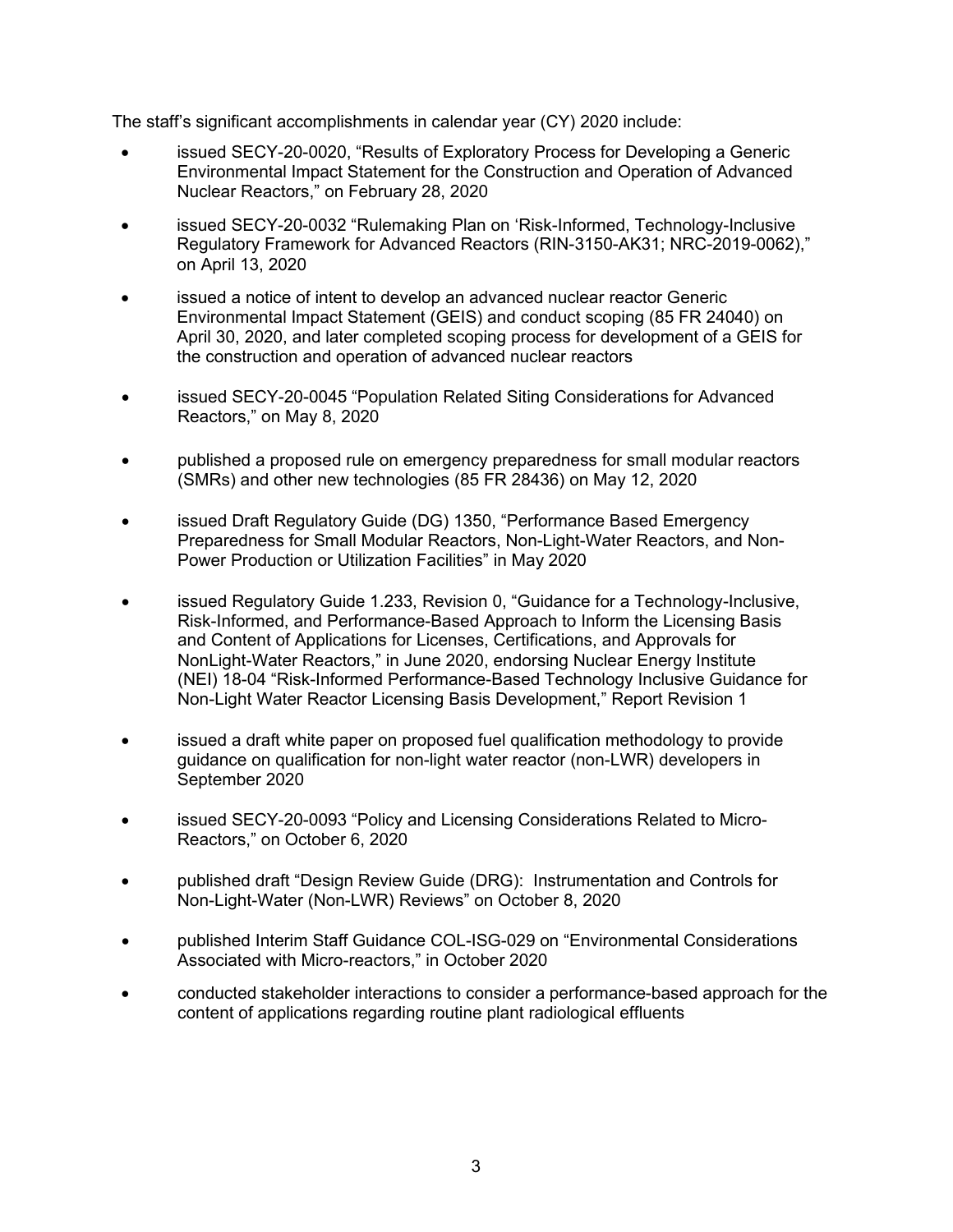- published a draft white paper on the analysis of the applicability of NRC regulations for non-LWRs applicants under Part 50 or Part 52<sup>[1](#page-4-0)</sup> in September 2020
- provided training to the staff on the Licensing Modernization Project and research reactor licensing
- completed the safety evaluation for the Argonne National Laboratory quality assurance program plan for qualification of metallic fuel legacy data
- issued safety evaluation for topical report for uranium oxycarbide tristructural isotropic (TRISO)-coated particle fuel performance
- issued a draft white paper on recommended preapplication activities for non-LWR applicants in order to optimize application reviews<sup>[2](#page-4-1)</sup> in October 2020
- collaborated with the Canadian Nuclear Safety Commission (CNSC) on the advanced reactor and SMR technical review approaches and preapplication activities under the memorandum of cooperation with the CNSC
- participated actively in the development of consensus codes and standards and developed plans for NRC endorsement of the American Society of Mechanical Engineers (ASME) Boiler and Pressure Vessel Code, Section Ill, Division 5 (BPVC-III-5), for high temperature materials, ASME Section XI, Division 2, for the reliability and integrity management (RIM) program, and the joint ASME/American Nuclear Society probabilistic risk assessment standard for advanced non-LWR plants
- continued to update computer codes and tools to strengthen technical bases for regulatory decisions, while increasing review agility
- conducted over 20 periodic public meetings to obtain stakeholder feedback on a varietyof advanced reactor topics
- conducted several briefings of the Advisory Committee on Reactor Safeguards (ACRS) Future Plant Subcommittee and Full Committee on a variety of topics, including Title 10 of the *Code of Federal Regulations* (10 CFR) Part 53 (Licensing and Regulation of Advanced Nuclear Reactors), TRISO fuel qualification, Instrumentation & Controls Design Review Guide, and introductory meetings on specific non-LWR designs
- conducted the fourth annual NRC Standards Forum with this year's focus on the development and endorsement of codes and standards to support non-LWRs; chaired by the NRC's Standards Executive
- issued the NRC's non-LWR analytical code strategy

<span id="page-4-1"></span><span id="page-4-0"></span><sup>1</sup> See Agencywide Documents Access and Management System (ADAMS) Accession No. ML20241A017.

See ADAMS Accession No. ML20281A761.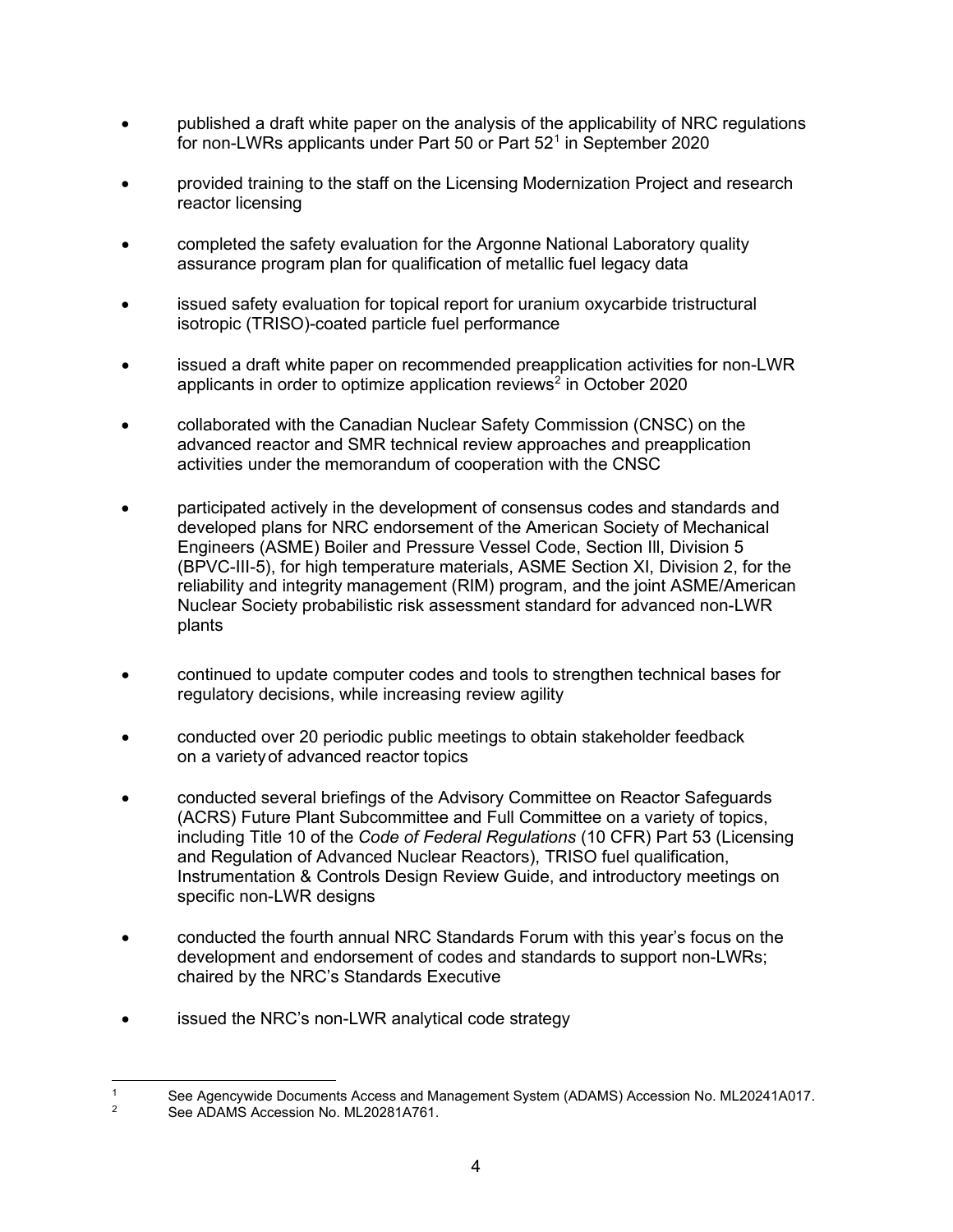- chaired the Nuclear Energy Agency's Working Group on the Safety of Advanced Reactors
- chaired the International Atomic Energy Agency SMR Regulators' Forum

In addition to the accomplishments summarized above, the NRC continues to implement flexible and multi-staged non-LWR regulatory review processes to engage with developers. The staff expects the level of preapplication engagement to increase in CY 2021. Figure 2 summarizes some of the diverse designs currently in various stages of development. Six of these non-LWR developers have formally notified the staff of their intent to begin regulatory interactions by responding to a regulatory issue summary. The figure does not include technologies such as fusion energy or accelerator-driven systems and may not include all companies actively developing designs even within the listed categories of micro-reactors, liquid-metal-cooled fast reactors, high-temperature gas-cooled reactors, and molten salt reactors.



 **Figure 2: Companies developing non-LWR designs**

# <span id="page-5-0"></span>**2.0 Strategic Area No. 1: Staff Development and Knowledge Management**

#### <span id="page-5-1"></span>2.1 Overview

This strategic area supports the objective of enhancing non-LWR technical readiness. By investing in its people, the NRC can position itself to address the challenges of licensing new technologies. The near-term objectives in this area are to identify work requirements, identify critical skills and staff capacity requirements, assess the staff's current non-LWR technical readiness, and close gaps in technical readiness. Activities within Strategic Area No. 1 are informed by ongoing U.S. Department of Energy (DOE) and industry technology development.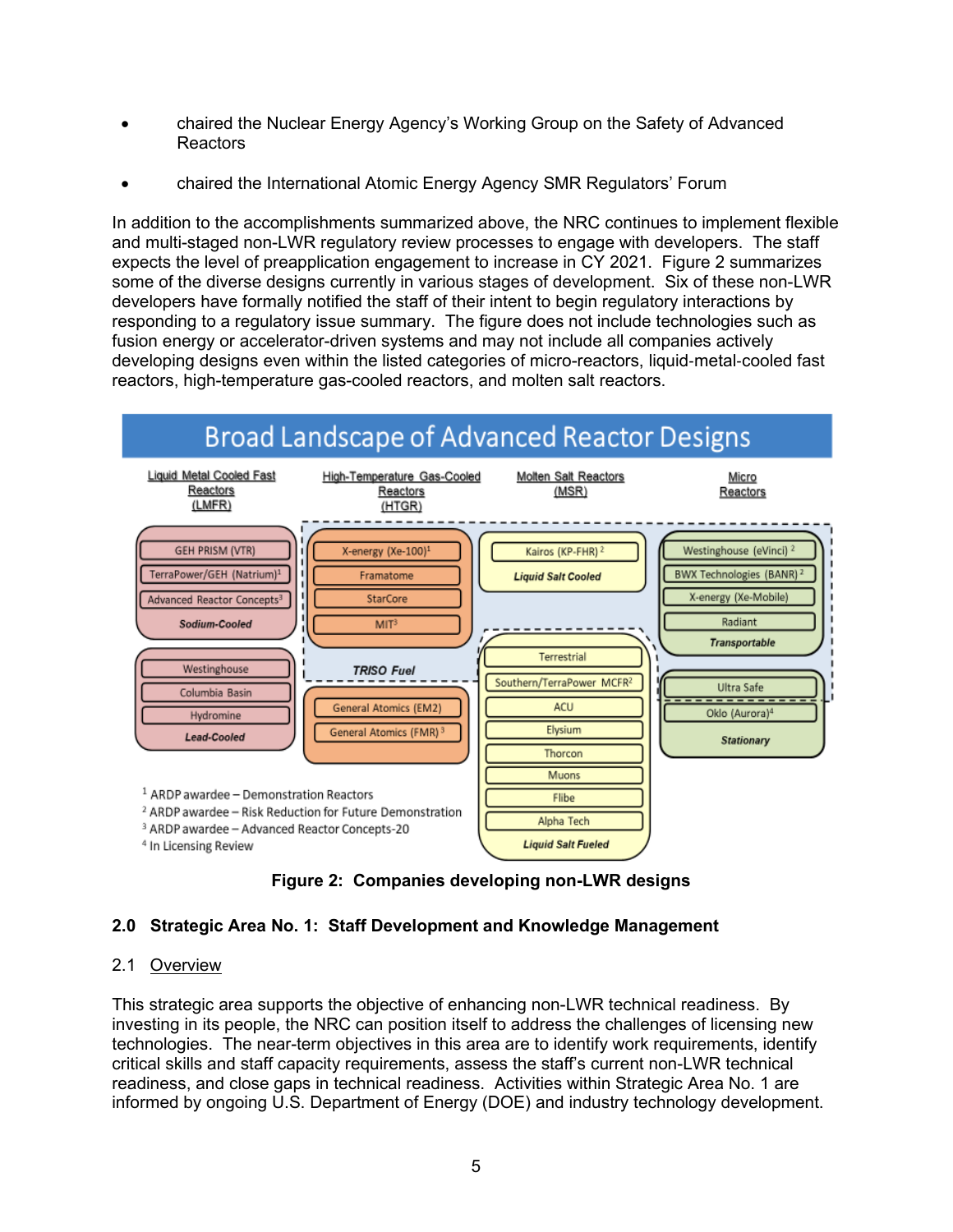The NRC also monitors the plans of prospective applicants so that it can assess future workload and appropriately prioritize its readiness in technology-specific areas.

In 2020, the NRC successfully increased staff knowledge of non-LWRs. In 2021, the staff's main objective in Strategic Area No. 1 is to continue to expand its capabilities and ensure preparedness to review the advanced reactor technology applications expected within the next few years.

# <span id="page-6-0"></span>2.2 Progress Summary

The staff has enhanced its advanced reactor technical readiness in accordance with Section 103(a)(5) of the Nuclear Innovation and Modernization Act (NEIMA). This section requires the NRC to provide for staff training or hiring of experts to support the activities specified in Section 103(a)(1)–(4) of the Act, as well as to support preparations for preapplication interactions and license application reviews for commercial advanced reactors.

In October 2019, when the Office of New Reactors (NRO) merged with the Office of Nuclear Reactor Regulation, NRO's Division of Advanced Reactors became the Division of Advanced Reactors and Non-Power Production and Utilization Facilities (DANU). The staff created the new division to increase focus on advanced reactor readiness activities and to increase staff capacity to support advanced reactor licensing. DANU has three branches that focus on advanced reactors: the Advanced Reactor Policy Branch, the Advanced Reactor Licensing Branch, and the Advanced Reactor Technical Branch. The inclusion of advanced reactor licensing in the same division as nonpower production and utilization facility licensing allows the staff to leverage synergies and experience in the licensing of novel technologies. To prepare for potential early mover advanced reactor applications, subject matter experts from critical disciplines were reassigned to DANU, forming a core review team that positioned the staff for success in conducting preapplication reviews, beginning the review of the Oklo Aurora combined license (COL) application, and continuing to develop the regulatory infrastructure for non-LWRs. In fiscal year 2021, the staff plans to utilize strategic workforce planning to identify and fill vacancies in DANU, so as to further increase organizational capacity to support the projected advanced reactor workload, which includes an anticipated construction permit application in late CY 2021.

The staff focused primarily on two activities in support of Strategic Area No. 1 in FY 2020. $^{\rm 3}$  $^{\rm 3}$  $^{\rm 3}$ (1) training and (2) knowledge management.

# 2.2.1 Training

During the year, the NRC staff took advantage of opportunities to learn about various technical topics related to advanced reactor technologies. The Advanced Reactor Technical Branch offered seminars on a variety of topics, including research reactor licensing process and its potential use as a model for micro-reactor licensing. Argonne National Laboratory (ANL) offered a presentation to the staff on the ASME BPVC-III-5, stress rupture factors for weldments. The staff and stakeholders involved in the Licensing Modernization Project (LMP) offered training to assist the staff reviewing the advanced non-LWR PRA standard in understanding background, licensing-basis events, safety classification and performance criteria, and defense in depth as

<span id="page-6-1"></span><sup>&</sup>lt;sup>3</sup> This enclosure covers accomplishments through December 31, 2020, and discusses work currently planned for the remainder of FY 2021 with available budgeted resources.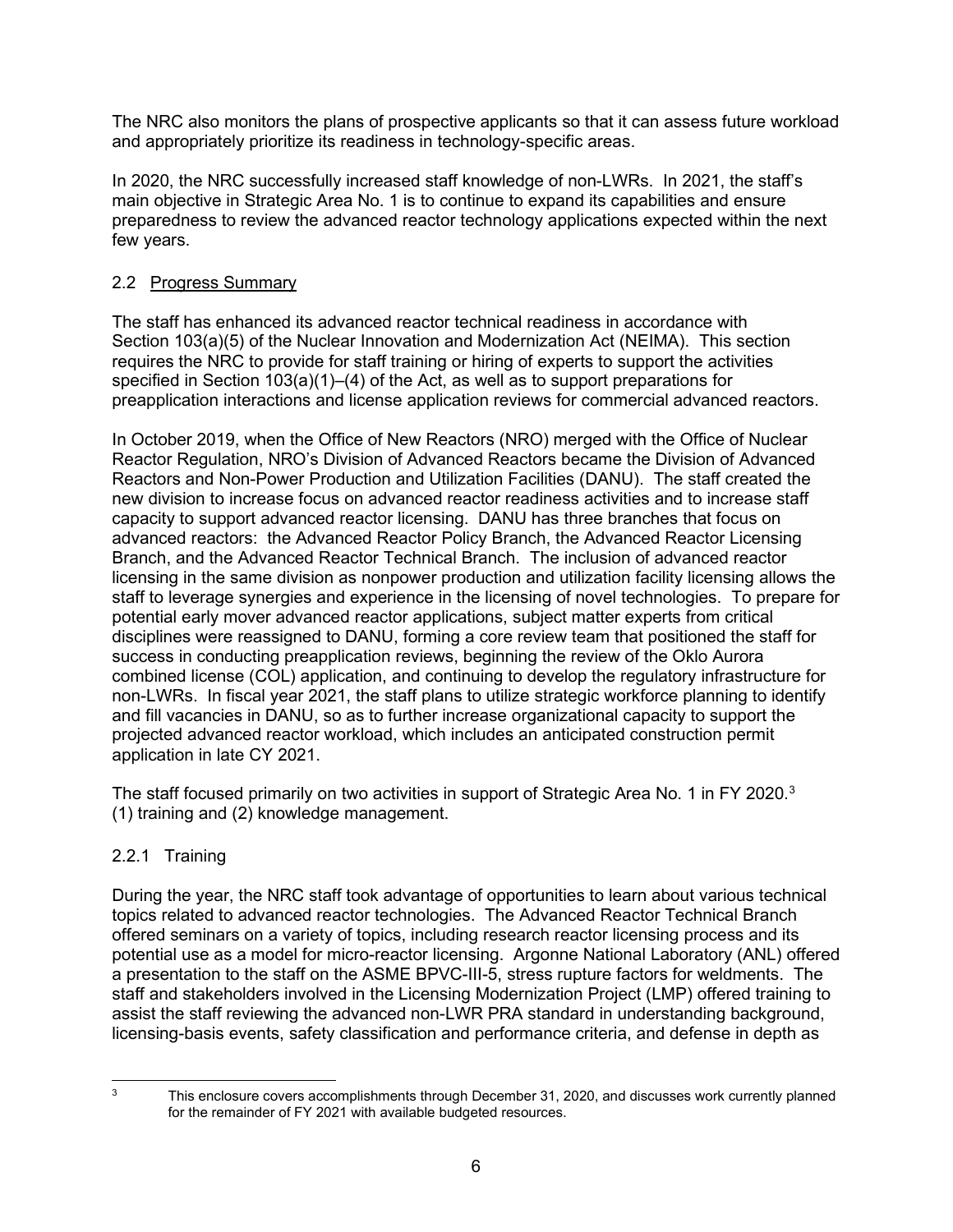related to the LMP. The staff attended many other training opportunities, as discussed in Section 7.2.4.

The staff developed and presented technical seminars on materials, chemistry, and component integrity for molten salt reactors (MSRs). Specific topics included the use of confirmatory tools to verify ASME BPVC-III-5 construction rules for high-temperature materials, salt chemistry control and purity, and corrosion and salt compatibility of reactor materials and components.

The staff participated in a 2-day virtual meeting of the Molten Salt Thermal Properties Working Group, whose members come from government, academia, industry, and international entities. The information presented included an overview of the DOE's efforts to develop a Molten Salt Thermodynamic Database, a collection of thermodynamic models pertaining to MSRs. 

As part of an effort to develop staff competencies regarding MSRs, a Nuclear Regulatory Apprentice Network (NRAN) candidate in the Office of Nuclear Regulatory Research began studying molten salt chemistry and its impact on materials performance. The NRAN apprentice, along with other staff, attended an online MSR workshop hosted by Oak Ridge National Laboratory (ORNL). 

For staff new to advanced reactors, recorded training is available in the NRC's Talent Management System on MSRs, sodium-cooled fast reactors (SFRs), micro-reactors, and hightemperature gas cooled reactors (HTGRs). There is also background reference material available, such as the report "NRC Regulatory History of Non-Light Water Reactors,"[4](#page-7-0) which introduces relevant concepts and historical context to staff members unfamiliar with non-LWRs, to facilitate future reviews of non-LWR technologies.

Next steps: The staff will continue to assess training needs and develop additional training courses and other training opportunities, such as seminars on specific technical topics of importance for non-LWR technology.

#### 2.2.2 Knowledge Management

Extensive information is available on technical, policy, and regulatory issues associated with licensing non-LWR designs. The goal of this activity is to consolidate existing documents and training materials to make them more easily accessible and searchable and to develop additional knowledge management resources as needed to support staff development.

One area of focus this year has been to reorganize the Advanced Reactor Web site to improve access to information, increasing both public and internal transparency. The staff routinely adds material to the Web site, including reports prepared for the NRC by the national laboratories. These contractor reports are posted to enhance awareness of and access to information that developers and other stakeholders may find useful. $^{\rm 5}$  $^{\rm 5}$  $^{\rm 5}$ 

The staff has developed several Advanced Reactor pages in the NRC's Nuclepedia knowledge management platform. In 2020, the staff developed pages for sodium-cooled fast reactors and other non-LWR technologies.

<span id="page-7-0"></span><sup>4</sup> See "NRC Regulatory History of Non-Light Water Reactors (1950–2019)," dated June 10, 2019 (ADAMS Accession No. ML19282B504).

<span id="page-7-1"></span><sup>5</sup> See https://www.nrc.gov/reactors/new reactors/advanced.html#advRxRef.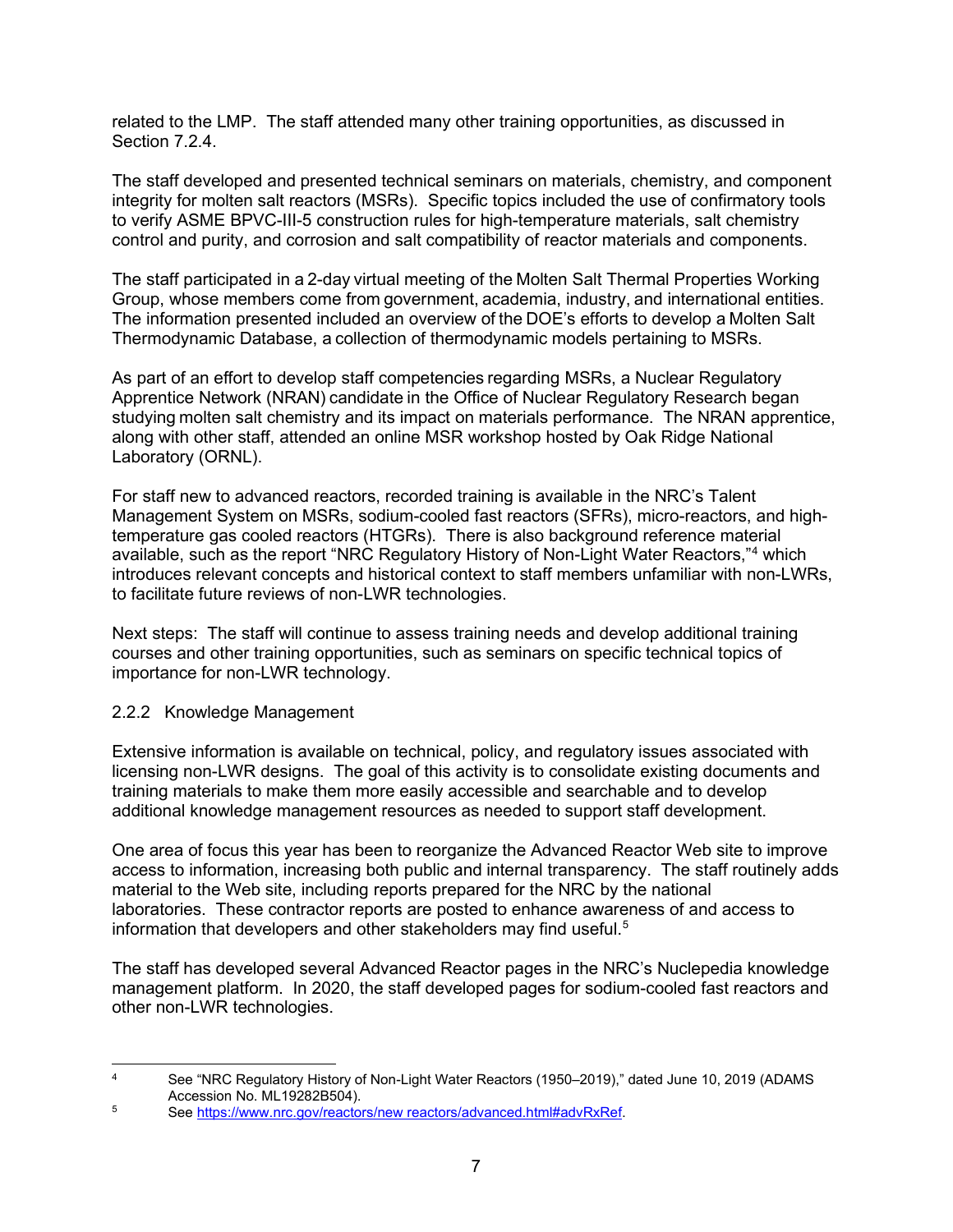Next steps: In 2021, the staff will leverage the NRC's Nuclepedia knowledge management platform by continuing to add more content to make non-LWR information more readily accessible within the agency.

### <span id="page-8-0"></span>**3.0 Strategic Area No. 2: Analytical Tools**

#### <span id="page-8-1"></span>3.1 Overview

This strategic area supports the objective of enhancing non-LWR technical and regulatory readiness. The NRC may use computer codes and tools to perform confirmatory, sensitivity, and uncertainty analyses to help investigate margins in the design, commensurate with the risk and safety significance of the phenomena applicable to each specific design.

The approach taken in this area is to (1) identify the tools, information, and data that the staff may need in reviewing non-LWR designs, (2) evaluate the existing computer codes, tools, and supporting information and identify gaps in both analytical capabilities and supporting information and data, and (3) interact with both domestic and international organizations working on non-LWR technologies to identify opportunities to collaborate and cooperate in closing the gaps, while avoiding conflicts of interest. These activities will also be used to develop the technical basis to resolve major materials related issues such as those related to chemistry, component integrity, and seismic safety.

The staff has continuing interactions with the DOE, the Electric Power Research Institute (EPRI), the national laboratories, reactor vendors, prospective licensees, and the international community related to computer codes and analytical tools. The main objective in this strategic area is to build a cooperative relationship with the DOE to coordinate funding activities, as appropriate, and reduce costs to the NRC and the U.S. Government. The next section summarizes the staff's activities in 2020.

#### 3.2 Progress Summary

The staff has continued to develop knowledge, technical skills, and capacity to strengthen the technical bases for regulatory decisions, while increasing review agility. The staff continued to assess the information, experimental data, and analytical tools needed to support non-LWR reviews. The staff also completed its assessment of existing computer codes and tools that may be needed for non-LWR reviews and other regulatory applications. The assessment included overall life-cycle costs and development schedules; it considered NRC-developed codes, computer codes developed by the DOE under the Nuclear Energy Advanced Modeling and Simulation project, and international codes. The codes identified for non-LWR analysis are expected to be suitable for a broad range of hypothetical accidents, regardless of the applicant's choice of licensing approach, and can accommodate reviews using either the LMP or more traditional licensing approaches. As part of its assessment of analytical tools, knowledge and capability gaps have been identified. Based on these gaps, the staff has identified necessary code development tasks.

The staff has identified technical gaps associated with various non-LWR technologies, enhanced its knowledge of non-LWR designs, assessed the capabilities of candidate computer codes, and conducted code development activities. The staff has developed a comprehensive plan for developing computer code capabilities to support non-LWR reviews. This plan covers the overall code development approach, the codes, knowledge gaps, and necessary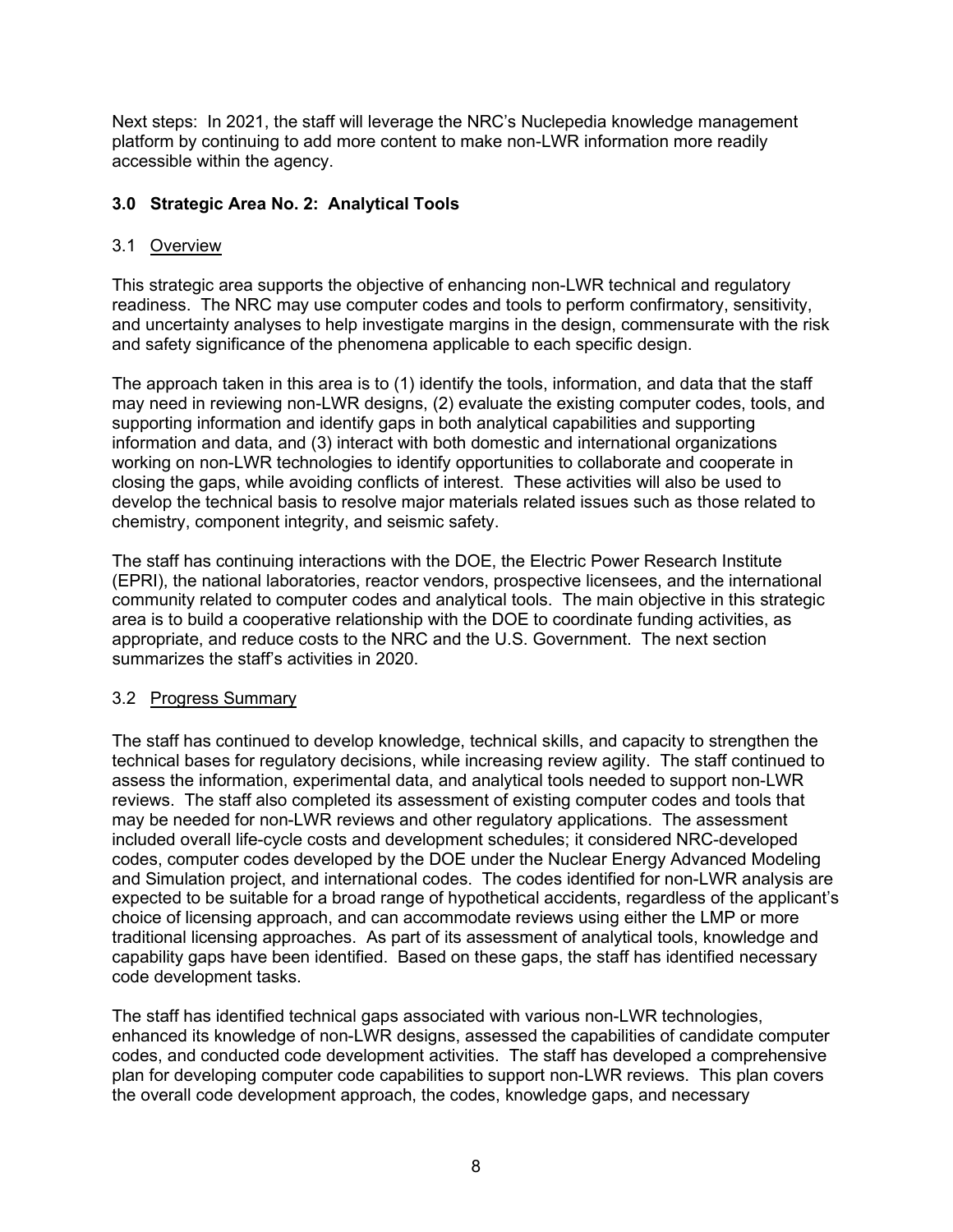development activities. Together with the supporting technical rationale and decision criteria, the plan provides a roadmap and priorities for ongoing and future computer code development and assessment.

In addition, the staff has identified and began to assess the performance needs and issues of seismic safety, materials, chemistry, and component integrity used in non-LWR designs. Through strong engagement with domestic and international partners, the staff has surveyed and collected information on non-LWR operating experience and is heavily involved with consensus standards and codes activities.

To improve understanding of the unique codes, experimental data, features, phenomena, and knowledge gaps related to non-LWR technologies, the staff has performed the following activities:

- The staff completed a series of six reports documenting the NRC's code development plans. These reports were shared internally to ensure alignment of priorities and next steps and were later publicly released for stakeholder input. The reports cover the follow topics:
	- The introduction gives an overview of the NRC's approach to code development in support of advanced reactor reviews. $^6$  $^6$
	- $\hskip1cm$  Volume 1 focuses on computer code readiness for systems analysis.<sup>[7](#page-9-1)</sup>
	- $\hskip1cm$  Volume 2 focuses on computer code readiness for fuel performance analysis. $^8$  $^8$
	- Volume 3 focuses on computer code readiness for neutronics, source term, severe accident progression, and accident consequence analysis. $^9$  $^9$
	- Volume 4 focuses on computer code readiness for licensing and siting dose assessments. [10](#page-9-4)
	- Volume 5 focuses on computer code readiness for criticality and shielding considerations for the front and back end of the fuel cycle. [11](#page-9-5)
- In the area of systems analysis, the staff tested available reference plant models for near-term applicants. These models will be revised as applicant design information

<span id="page-9-0"></span><sup>&</sup>lt;sup>6</sup> See "Approach for Code Development in Support of NRC's Regulatory Oversight of Non-Light Water Reactors," dated January 31, 2020 (ADAMS Accession No. ML20030A174).

<span id="page-9-1"></span><sup>7</sup> See "NRC Non-Light Water Reactor (Non-LWR) Vision and Strategy, Volume 1—Computer Code Suite for Non-LWR Plant Systems Analysis," dated January 31, 2020 (ADAMS Accession No. ML20030A176).

<span id="page-9-2"></span><sup>8</sup> See "NRC Non-Light Water Reactor (Non-LWR) Vision and Strategy, Volume 2—Fuel Performance Analysis for Non-LWRs," dated January 31, 2020 (ADAMS Accession No. ML20030A177).

<span id="page-9-3"></span><sup>9</sup> See "NRC Non-Light Water Reactor (Non-LWR) Vision and Strategy, Volume 3—Computer Code Development Plans for Severe Accident Progression, Source Term, and Consequence Analysis," dated January 31, 2020 (ADAMS Accession No. ML20030A178).

<span id="page-9-4"></span><sup>10</sup> See "NRC Non-Light Water Reactor (Non-LWR) Vision and Strategy, Volume 4—Licensing and Siting Dose Assessment Codes," issued August 2020 (ADAMS Accession No. ML20028F255).

<span id="page-9-5"></span><sup>11</sup> See "NRC Non-Light Water Reactor (Non-LWR) Vision and Strategy, Volume 5—Radionuclide Characterization, Criticality, Shielding, and Transport in the Nuclear Fuel Cycle," dated November 3, 2020 (ADAMS Accession No. ML20308A744).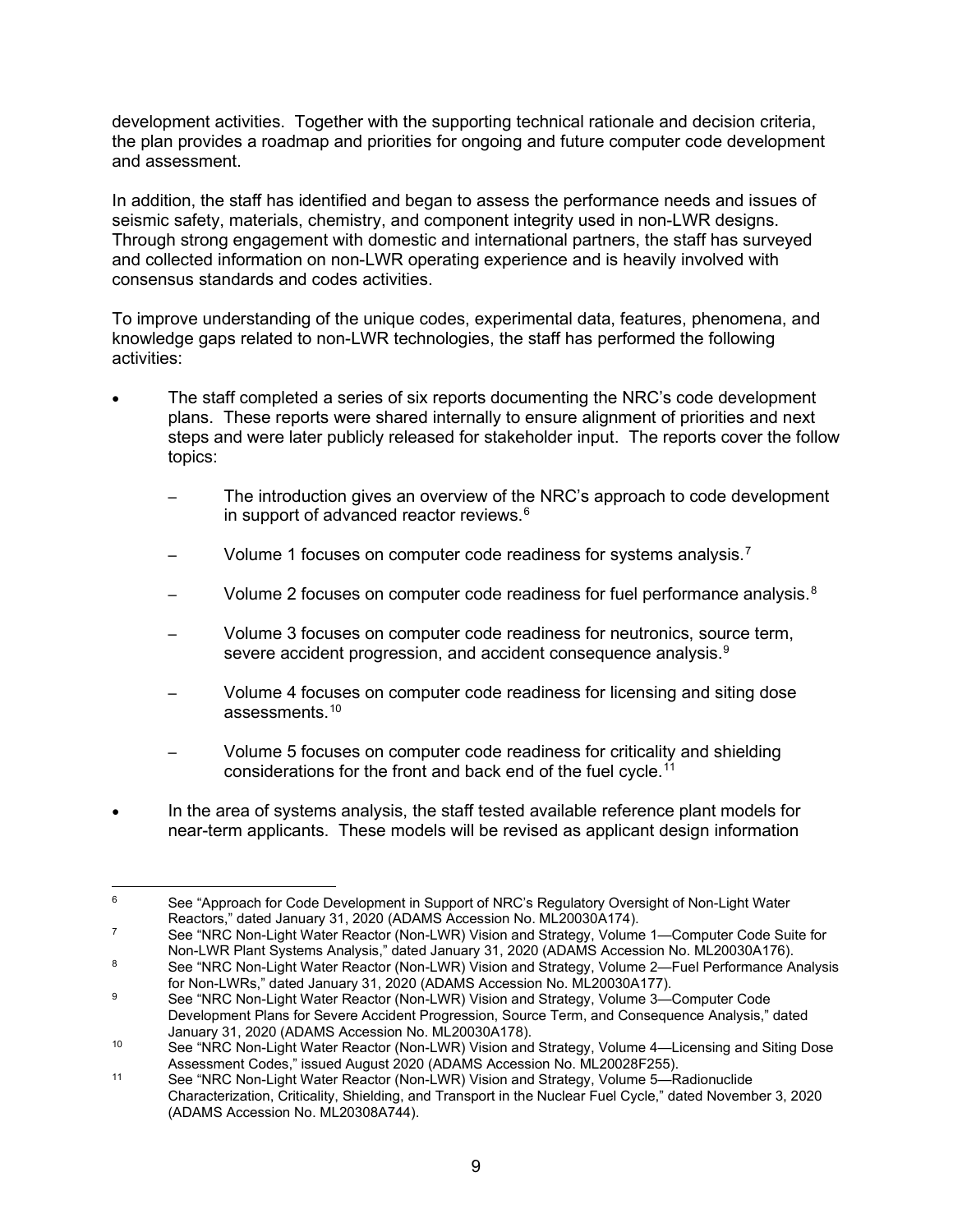becomes available. Additionally, the staff has verified a suite of codes as being suitable for microreactor simulation.

- In the area of fuel performance analysis, the staff added material property correlations to the NRC's computer code Fuel Analysis under Steady-state and Transients (FAST) for TRISO modeling. Spherical solvers and TRISO mechanical failure modes were also added to FAST. The staff has completed an evaluation of metallic fuel models and identified potential improvements. Additionally, the staff completed training on the DOE's BISON fuel performance code. Staff members are collaborating with Idaho National Laboratory (INL) to assess FAST and BISON against Experimental Breeder Reactor data.
- In the areas of source term and severe accident progression analysis, the staff is studying non-LWR beyond-design-basis accident behavior. Reference plant models for near-term applicants are available and being tested.
- In the area of consequence analysis, the staff completed assessment of the MELCOR Accident Consequences Code System (MACCS) applicability for near-field consequence analysis and is currently updating MACCS to include near-field atmospheric transport and dispersion and dose calculation improvements.
- In the areas of licensing and siting dose assessment, Pacific Northwest National Laboratory completed "DRAFT Software Requirements Document for an Atmospheric Dispersion Engine" (PNNL-30355). The staff reviewed and provided comments for disposition of the final report.
- ANL's final report ANL-19/13, "Environmental Creep-Fatigue and Weld Creep Cracking: A Summary of Design and Fitness-For-Service Practices,"[12](#page-10-0) documents best practices for the design of components for creep-fatigue. The staff received this report in April 2020. ANL initiated a follow-on task to evaluate effects of complex stress states on creep-fatigue life (notch effects). The staff also developed a software tool to execute the ASME BPVC-III-5 design rules, which was made publicly available on June 3, 2020, through the NRC public Web site. $^{\rm 13}$  $^{\rm 13}$  $^{\rm 13}$
- The NRC placed a contract with Southwest Research Institute to develop a technology-inclusive, risk-informed, and performance-based (TI-RIPB) pathway for advanced non-light-water reactors (ANLWRs) to address seismic safety within the LMP framework. One part of the contract aims to (1) evaluate feasibility and adequacy of potential technical criteria through demonstration studies, (2) perform communication and outreach activities to help reach consensus with pertinent stakeholders on a viable and practical TI-RIPB approach for ANLWR seismic safety, (3) develop associated implementation guidance, and (4) identify potential regulatory improvements for future rulemaking activities. The other part of the contract aims to identify and evaluate technical criteria for regulatory guidance on the design and review of seismic isolation technologies included in commercial nuclear power plant licensing applications.

<span id="page-10-1"></span><span id="page-10-0"></span><sup>12</sup> See ADAMS Accession No. ML20099A141.<br>13 See "Transmittal of ASME Section III, Division

See "Transmittal of ASME Section III, Division 5 Design Tool for Advanced Non-Light Water Reactor High Temperature Metallic Components," dated June 3, 2020 (ADAMS Accession No. ML20153A360).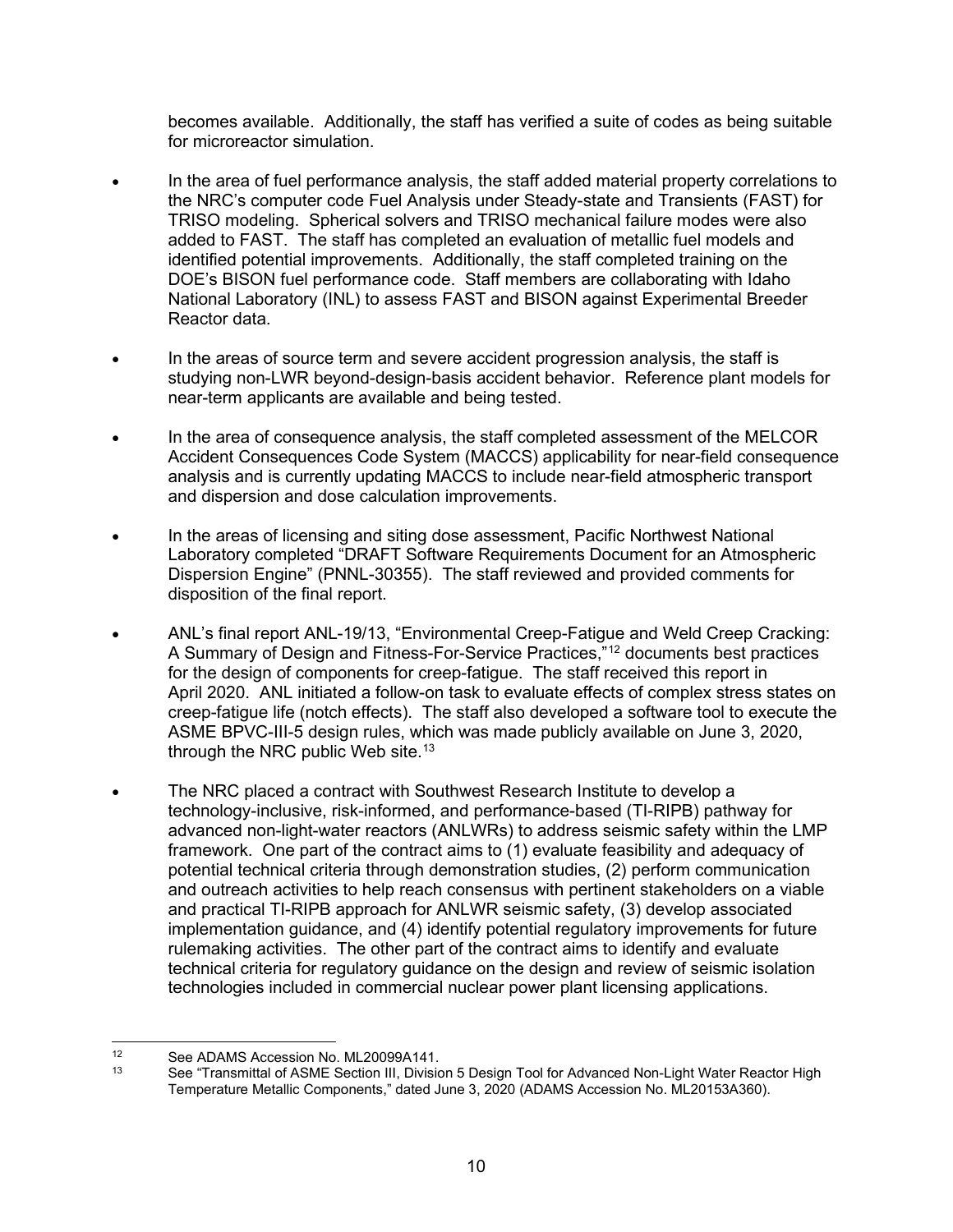- The staff issued Research Information Letter (RIL) 2020-09, "International Workshop on Advanced Non-Light-Water Reactor—Materials and Component Integrity,"<sup>[14](#page-11-1)</sup> related to a workshop held in December 2019 at NRC Headquarters. This RIL describes the current understanding and future research needs to support licensing readiness and safety assessments for advanced reactor materials and component integrity.
- Working with ORNL, the staff initiated work to provide confirmatory testing and analysis of various corrosion measurement techniques, so that confident assertions can be made about their validity.
- The NRC placed a contract with INL to provide technical support for graphite in ANLWRs. Under this contract, INL will (1) provide training to NRC staff on graphite degradation, aging, and failure mechanisms relevant to ANLWRS, and (2) identify existing DOE modeling tools that could be used for modeling graphite behavior in ANLWRs, provide training for them, or create a plan to develop such tools if none currently exist.
- The staff completed a technical letter report titled "Advanced Nonlight-Water Reactors Summary of Gap Identification and Recommendations on Consensus Codes and Computational Codes," (TLR-RES/DE/CIB-2019-04) issued in October 2020.[15](#page-11-2) This report summarizes gap identification and makes recommendations on consensus codes and standards and computational codes relevant to the design and operation of ANLWRs. The report identifies potential gaps in the ASME BPVC Section XI, including high-temperature crack growth and fracture rules, residual stress relaxation cracking, and the use of advanced finite element procedures to evaluate buckling limits for time-independent conditions. The report also presents a summary of recent enhancements to the United Kingdom's R5 fitness-for-service procedure. R5 incorporates assessment procedures for high-temperature fracture mechanics that are not available in the current ASME BPVC.

<span id="page-11-0"></span>Next steps: The staff plans to continue code development, focusing on technology-inclusive capabilities for NRC codes, and to enhance its understanding of and regulatory readiness to review the materials anticipated to be proposed for use in non-LWRs. Final issuance of Volumes 4 and 5 of the code assessment reports, on dose analysis and fuel cycle analysis, is scheduled for April 2021. For source term and severe accident progression analysis, public workshops are planned for summer 2021. For licensing and siting dose assessment, the next step is to develop the consolidated atmospheric dispersion engine computer code. The research plan and summary of accomplishments in materials, chemistry, and component integrity for advanced reactors are scheduled to be issued in March 2021.

<span id="page-11-2"></span><span id="page-11-1"></span><sup>14</sup> See ADAMS Accession No. ML20245E186.

See ADAMS Accession No. ML20254A155.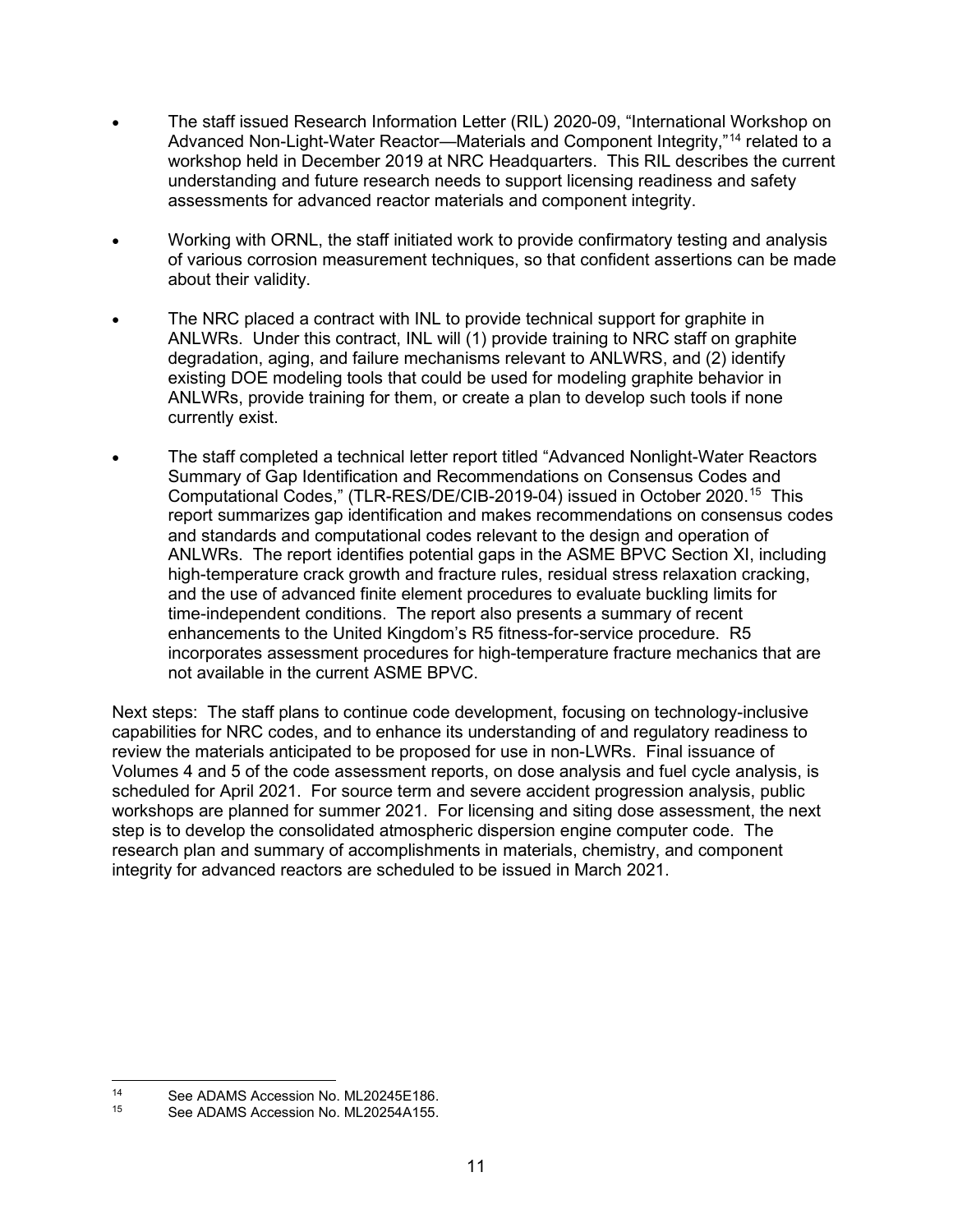### **4.0 Strategic Area No. 3: Regulatory Framework**

#### <span id="page-12-0"></span>4.1 Overview

This strategic area supports the objective of optimizing non-LWR regulatory readiness. One of the NRC's goals in Strategic Area No. 3 is to develop guidance for flexible non-LWR regulatory review processes, including conceptual design reviews and staged-review processes, within the bounds of existing regulations. In 2020, the staff prioritized activities supporting the development of technology-inclusive, risk-informed, and performance-based licensing approaches, in support of the NRC's goal of being a modern, risk-informed regulator.

#### <span id="page-12-1"></span>4.2 Progress Summary

#### 4.2.1 Non-Light-Water Reactor Licensing-Basis Development

On December 2, 2019, the staff submitted SECY-19-0117, [16](#page-12-2) in which it requested that the Commission find the LMP methodology to be a reasonable approach for establishing key parts of the licensing basis for non-LWRs. The LMP was a cost-shared initiative led by Southern Company, coordinated by the NEI, and supported by the DOE. The industry LMP team generated the guidance document NEI 18-04, Revision 1, "Risk-Informed Performance-Based Guidance for Non-Light Water Reactor Licensing Basis Development," issued in August 2019.<sup>[17](#page-12-3)</sup> This document focuses on key areas of the design and licensing of advanced reactors, such as the selection of licensing-basis events, classification of structures, systems and components (SSCs), and assessment of defense in depth.

In a staff requirements memorandum (SRM) dated May 26, 2020, the Commission approved the LMP methodology as a reasonable approach for establishing key parts of the licensing basis and the content of applications for licenses, certifications, and approvals for non-LWRs. Subsequently, in June 2020, the staff issued a Regulatory Guide (RG) 1.233, Revision 0, "Guidance for a Technology-Inclusive, Risk-Informed, and Performance-Based Approach to Inform the Licensing Basis and Content of Applications for Licenses, Certifications, and Approvals for Non-Light-Water Reactors,"[18](#page-12-4) which endorsed NEI 18-04, Revision 1.

The staff is continuing to work with stakeholders to create guidance for non-LWR developers on the content of applications that use the LMP methodology. This project is called the Technology-Inclusive Content of Applications Project (TICAP); it aims to provide guidance on the scope and level of detail for the final safety analysis report portion of an application based on the LMP methodology. The staff recognizes that some portions of an application are outside the scope of TICAP and its associated LMP methodology (for example, occupational dose and routine plant radiological effluents). Therefore, the staff is also working with stakeholders on the Advanced Reactor Content of Application Project (ARCAP), which encompasses TICAP and includes guidance for portions of applications outside of TICAP.

<span id="page-12-2"></span><sup>16</sup> See SECY-19-0117, "Technology-Inclusive, Risk-Informed, and Performance-Based Methodology To Inform the Licensing Basis and Content of Applications for Licenses, Certifications, and Approvals for Non-Light Water Reactors," dated December 2, 2019 (ADAMS Accession No. ML18311A264).

<span id="page-12-4"></span><span id="page-12-3"></span><sup>&</sup>lt;sup>17</sup> See ADAMS Accession No. ML19241A472.<br><sup>18</sup> See ADAMS Accession No. ML20091L608

See ADAMS Accession No. ML20091L698.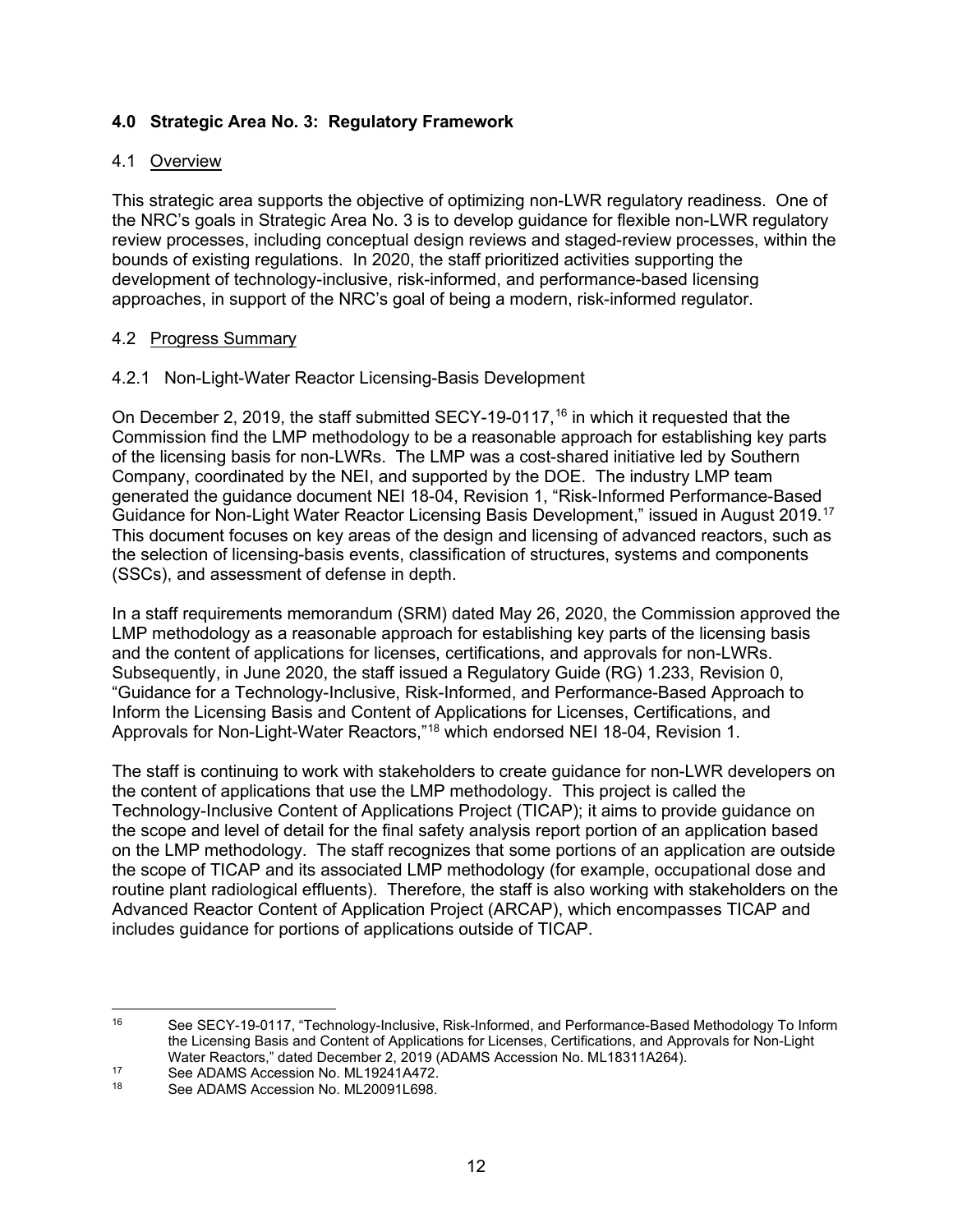The staff conducted nine public meetings during calendar year 2020 to discuss TICAP and ARCAP with stakeholders. The staff released preliminary guidance language which was discussed with stakeholders during these series of meetings. This draft guidance describes a performance--based approach for application content on routine plant radiological effluents. On November 5, 2020, the staff released ARCAP draft Chapter 2, "Site Information"<sup>[19](#page-13-0)</sup> which covers geological and demography, seismological, hydrological, and meteorological characteristics of the site and the surrounding vicinity; and covers population distribution, land use and site activities and controls. This document also includes a proposal to limit the amount of material in Safety Analysis Report Chapter 2 to that which is necessary for establishing safety significant design parameters and performing the safety analysis, along with its supporting bases.

Next steps: The staff will continue ARCAP and TICAP efforts, with extensive stakeholder engagement to seek further input. These efforts are expected to be an important part of (1) the NRC's development and implementation of strategies for increased use of risk-informed, performance-based licensing evaluation techniques and guidance, and (2) the NRC's rulemaking to establish a technology-inclusive regulatory framework for advanced nuclear reactors as required by NEIMA.

### 4.2.2 Fuel Qualification Strategies

The designers of the various advanced reactors are considering several fuel types, including fuels based on TRISO particles, metallic uranium alloys, and liquid salt fuels. The staff is consulting with the DOE and the national laboratories on the qualification of each of the fuel types under consideration. The staff is also interacting with individual developers and other stakeholders.

Developers are proposing advanced reactor designs whose fuel designs and operating environments (e.g., neutron energy spectra, fuel temperatures, neighboring materials) are outside of the large experience base available for traditional LWR fuel. The type of fuel affects many aspects of the overall nuclear power plant design, and qualification of nuclear fuel has traditionally involved long development times. Recognizing these potential challenges for advanced nuclear fuel qualification, in early 2020, the staff began developing a white paper to establish a performance-based fuel qualification assessment framework that would satisfy regulatory requirements. This framework follows a top-down approach in which lower level objective goals support high-level regulatory requirements. In September 2020, the staff issued a draft white paper<sup>[20](#page-13-1)</sup> that describes the bases for the identified goals and includes clarifying examples of the evidence needed to meet those goals. The staff discussed the draft white paper with stakeholders in a public meeting on October 1, 2020.

On May 31, 2019, EPRI submitted the topical report EPRI-AR-1 (NP), "Uranium Oxycarbide (UCO) TRISO Coated Particle Fuel Performance.["21](#page-13-2) TRISO-coated particle fuel is foundational for many high-temperature reactor designs, including HTGRs and fluoride salt-cooled high temperature reactors (FHRs). EPRI and the DOE co-funded the report, with the involvement of developers of high-temperature reactors. In 2002, the DOE initiated the Advanced Gas Reactor Fuel Development and Qualification Program to establish the capability in the United States to

<span id="page-13-1"></span><span id="page-13-0"></span><sup>19</sup> See ADAMS Accession No. ML20316A013.<br>20 See "Fuel Qualification for Advanced Boots"

<sup>20</sup> See "Fuel Qualification for Advanced Reactors (Draft)," issued September 2020 (ADAMS Accession No. ML20191A259).

<span id="page-13-2"></span><sup>21</sup> See ADAMS Accession No. ML19155A173.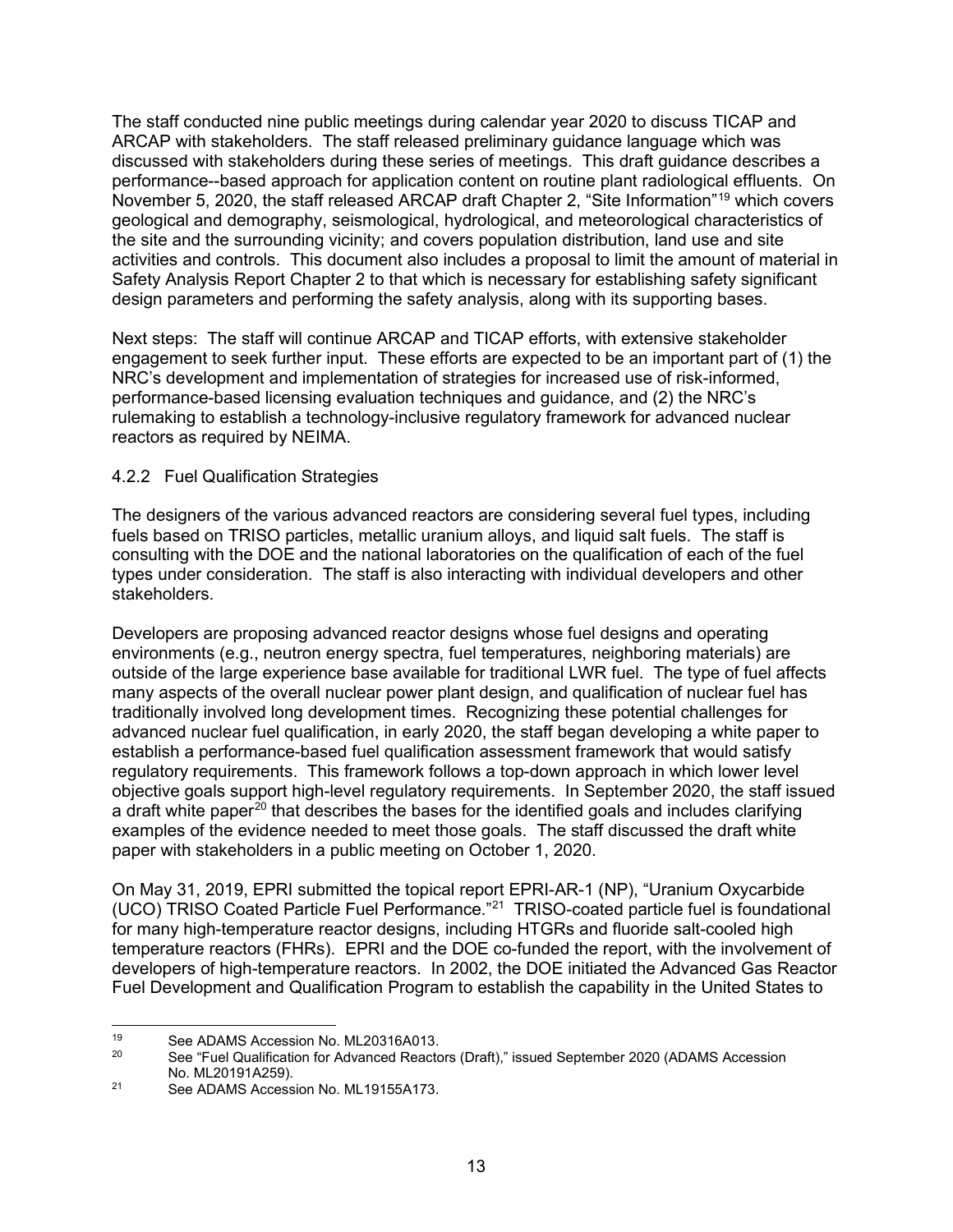fabricate high-quality UCO TRISO fuel and to demonstrate its performance. Using the results of the Advanced Gas Reactor Program, the May 2019 EPRI report consolidates the technical basis for the functional performance of UCO TRISO-coated particles to support the use of UCO TRISO-coated particles by a variety of developers in their designs for high-temperature reactors. The NRC staff issued the final safety evaluation<sup>[22](#page-14-0)</sup> for the EPRI topical report on August 11, 2020; the staff found that the topical report is acceptable for referencing in licensing applications, subject to certain limitations and conditions.

On May 30, 2019, ANL submitted the topical report ANL/NE 16/17, Revision 1, "Quality Assurance Program Plan for SFR Metallic Fuel Data Qualification,"<sup>[23](#page-14-1)</sup> which describes the metal fuels legacy data quality assurance program. As part of its review of this report, the NRC audited the implementation process. The NRC staff determined that the quality assurance program plan satisfies the requirements in Appendix B, "Quality Assurance Criteria for Nuclear Power Plants and Fuel Reprocessing Plants," to Title 10 of the *Code of Federal Regulations* (10 CFR) Part 50, "Domestic licensing of production and utilization facilities." The NRC issued the final safety evaluation<sup>[24](#page-14-2)</sup> on April 29, 2020. The NRC is also working with stakeholders, including the DOE, to identify and resolve possible regulatory issues with the planned use of High-Assay Low-Enriched Uranium (HALEU) in some advanced reactor designs, including any needed licensing of fuel cycle facilities and transportation packages.

With ORNL support, the staff is developing fuel qualification criteria for liquid-fueled MSRs. As part of this effort, ORNL prepared ORNL/LTR-2018/1045, "Molten Salt Reactor Fuel Qualification Considerations and Challenges,"[25](#page-14-3) issued in November 2018, and ORNL/TM-2020/1576, "MSR Fuel Salt Qualification Methodology,"[26](#page-14-4) issued in July 2020.

Next steps: The staff plans to incorporate stakeholder feedback and convert the draft fuel qualification white paper into a formal regulatory guidance document, which will be issued for public comment in 2021. The staff has contracted with ORNL to develop a draft guidance document, expected in 2021, for the fuel qualification of liquid-fueled MSRs. The staff will evaluate the document for possible endorsement. The staff will continue generically applicable fuel qualification activities and will engage with advanced reactor developers on specific issues related to qualification of their fuel designs. For example, on November 19, 2020, the staff provided feedback on the TerraPower white paper titled "Advanced Fuel Qualification Methodology Report-Regulatory Guidance Development Report."[27](#page-14-5) Advanced reactor developers have already begun to submit design specific- topical reports to the NRC for review and approval of their fuel qualification plans, and more are expected. The staff encourages developers to provide early engagement and feedback on key technical issues, in support of staged licensing approaches.

<span id="page-14-0"></span><sup>&</sup>lt;sup>22</sup> See Final Safety Evaluation for "Uranium Oxycarbide (UCO) Tristructural Isotropic (TRISO) Coated Particle Fuel Performance: Topical Report EPRI-AR-1(NP)," dated August 11, 2020 (ADAMS Accession No. ML20216A323).

<span id="page-14-1"></span> $\frac{23}{24}$  See ADAMS Accession No. ML19156A404.

<span id="page-14-2"></span>See "Safety Evaluation regarding the Argonne National Laboratory Quality Assurance Program Plan for Sodium Fast Reactor Metallic Fuel Data Qualification," dated April 29, 2020 (ADAMS Accession No. ML20106F242).

<span id="page-14-3"></span><sup>&</sup>lt;sup>25</sup> See ADAMS Accession No. ML18347A303.<br><sup>26</sup> See ADAMS Accession No. ML20197A257

<span id="page-14-4"></span><sup>&</sup>lt;sup>26</sup> See ADAMS Accession No. ML20197A257.<br>27 See ADAMS Accession No. ML20210A278.

<span id="page-14-5"></span>See ADAMS Accession No. ML20310A278.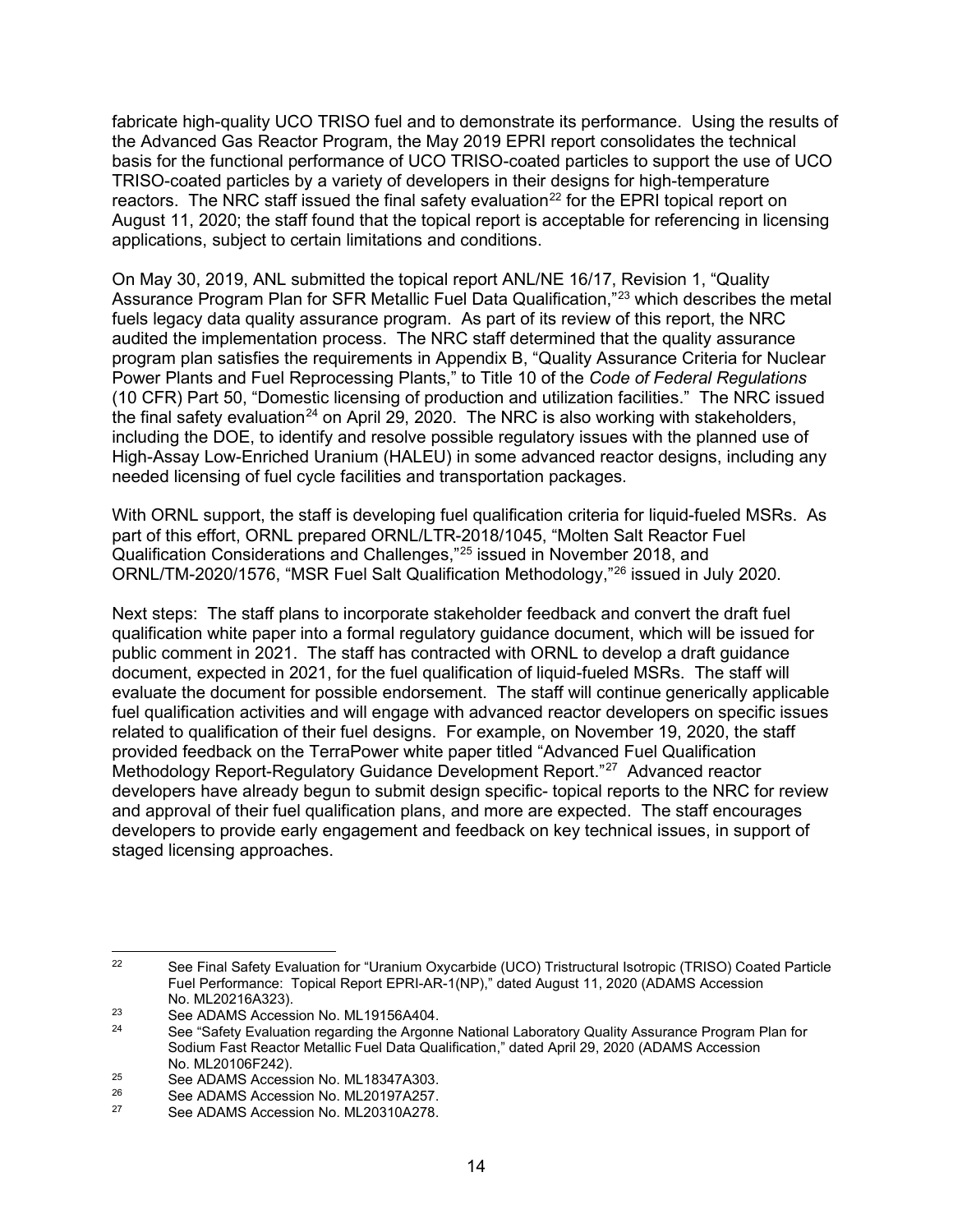#### 4.2.3 Additional Guidance Development Activities

In addition to the specific activities discussed in Section 4.2.1, the staff identified two broad regulatory framework development activities in support of Strategic Area No. 3:

- (1) Establish criteria, as necessary, to reach safety, security, and environmental findings for non-LWR technologies.
- (2) Identify and resolve gaps in the current regulatory framework for non-LWRs and the relevant fuel cycles.

The following specific activities support these two broad activities:

- The staff contracted with ORNL to develop a model of a material control and accounting (MC&A) program for pebble-bed reactors (PBRs) and a methodology for assessing  $MC&A$  performance at PBRs. ORNL issued a final report<sup>[28](#page-15-0)</sup> that provides a model MC $&A$ plan for PBRs, as well as the basis, methodology, and process for the development of the outline. The report discusses specific MC&A issues and challenges, as well as possible ways to address these challenges. The model is based on information in the draft of NUREG-2159, "Acceptable Standard Format and Content for the Material Control and Accounting Plan for Special Nuclear Material of Moderate Strategic Significance," issued in September 2013; Revision 2 of RG 5.29, "Special Nuclear Material Control and Accounting Systems for Nuclear Power Plants," issued in June 2013; and American National Standards Institute (ANSI) N15.8-2009 "Methods of Nuclear Material Control - Material Control Systems - Special Nuclear Material Control And Accounting Systems for Nuclear Power Plants."
- The staff is evaluating comments on the NRC's rulemaking on reprocessing. The rulemaking was initiated in 2013 but suspended in 2016 because of budgetary constraints and apparent lack of industry interest in constructing and operating reprocessing facilities. Consistent with SECY-15-0129 and the Commission's direction, the staff engaged with stakeholders several times in 2020 and is conducting an evaluation to determine whether to continue with the rulemaking. The staff intends to inform the Commission of its decision in early 2021.
- The staff developed the interim staff guidance COL-ISG-029, "Environmental Considerations Associated with Micro-reactors,"[29](#page-15-1) issued in October 2020, to help staff members determine the appropriate scale and scope of the environmental documentation to be prepared for environmental reviews of micro-reactors. The staff developed this guidance based on the smaller size and expected design features of advanced micro-reactors (e.g., reduced radionuclide inventories and enhanced safety features). Micro-reactors have the potential for lower environmental impact than large light-water reactors (LWRs) and may therefore require less extensive environmental documentation.

<span id="page-15-0"></span><sup>&</sup>lt;sup>28</sup> See ORNL/SPR-2019/1329, "Model MC&A Plan for Pebble Bed Reactors," issued March 2020 (ADAMS Accession No. ML20112F355).

<span id="page-15-1"></span><sup>29</sup> See ADAMS Accession No. ML20290A519.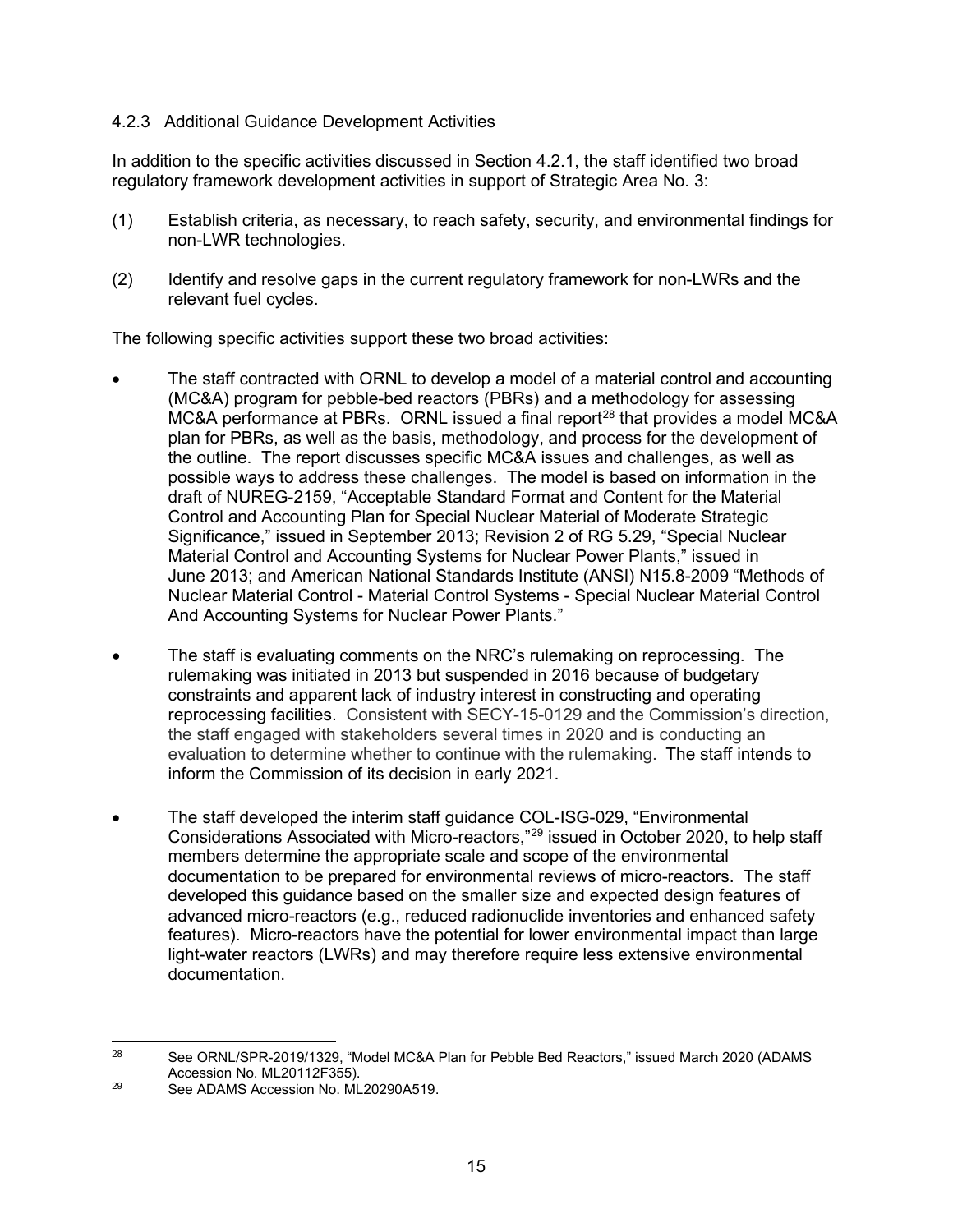- On February 28, 2020, the staff submitted SECY-20-0020, "Results of Exploratory Process for Developing a Generic Environmental Impact Statement for the Construction and Operation of Advanced Nuclear Reactors."<sup>[30](#page-16-0)</sup> The staff is currently developing a GEIS for the construction and operation of advanced nuclear reactors (ANRs). The purpose of a GEIS is to improve the efficiency of the environmental review process. On April 30, 2020, in Volume 85 of the *Federal Register*, page 24040 (85 FR 24040), the NRC issued a notice of intent to develop the ANR GEIS and conduct scoping. On May 28, 2020, the NRC held a public webinar to receive comments on the scope of the ANR GEIS. The ANR GEIS scoping summary report $31$  documents the results of the scoping process. On September 21, 2020, in SRM-SECY-20-0020, the Commission directed the staff to initiate rulemaking to codify the GEIS. The staff is planning to conduct this rulemaking while continuing to prepare the GEIS.
- To modernize the instrumentation and controls (I&C) safety review of ANLWR applications, the staff developed a draft design review guide titled "Design Review Guide (DRG): Instrumentation and Controls for Non-Light-Water Reactor (Non-LWR) Reviews", which was published on October 8, 2020.<sup>32</sup> This DRG provides quidance for the staff to use when reviewing the I&C portions of applications for ANLWRs within the bounds of existing regulations. The guidance leverages the NuScale Design-Specific Review Standard Chapter 7 framework while factoring in the lessons learned from new reactor reviews.
- The staff anticipated the need to conduct Human Factors Engineering (HFE) reviews of application for facilities (e.g., small and micro non-LWRs) that differ substantially from the large LWRs for which NUREG-0711 "Human Factors Engineering Program Review Model" was developed. A scalable or graded process is needed to (1) assess the potential contribution of human performance to the risk that facilities which differ substantially from large LWR facilities present to public health and safety and, (2) assess, commensurate with that risk, whether the facility design or facility design process is adequate to identify and address the contribution of human performance to facility risk. The staff contracted with Brookhaven National Laboratory (BNL) to develop an HFE process and guidance for conducting non-design-specific technical reviews of small and micro non-LWRs. BNL developed a characterization of non-LWRs, and findings were documented in a technical letter report. BNL is currently reviewing existing NRC HFE guidance and determining suitability of existing guidance, and the findings will be documented in a technical letter report and submitted to the NRC in December 2020. A final report will be released publicly at the conclusion of the study.
- The staff contracted with ORNL to develop a report on proposed guidance for preparing and reviewing a molten salt non-power reactor application. This report was issued in July 2020 as ORNL/TM-2020/1478. On November 18, 2020, [33](#page-16-3) the staff endorsed Appendix A to the report, with clarifications, as guidance for preparing applications for the licensing of non-power liquid fueled molten salt reactors.

<span id="page-16-0"></span><sup>&</sup>lt;sup>30</sup> See ADAMS Accession No. ML20052D029.<br><sup>31</sup> See "Scoping Summary Report for the Gene

<span id="page-16-1"></span>See "Scoping Summary Report for the Generic Environmental Impact Statement for Advanced Nuclear Reactors," dated September 25, 2020 (ADAMS Accession No. ML20260H180).

<span id="page-16-2"></span><sup>&</sup>lt;sup>32</sup> See ADAMS Accession No. ML20238B936.<br><sup>33</sup> See ADAMS Accession No. ML20251A008.

<span id="page-16-3"></span>See ADAMS Accession No. ML20251A008.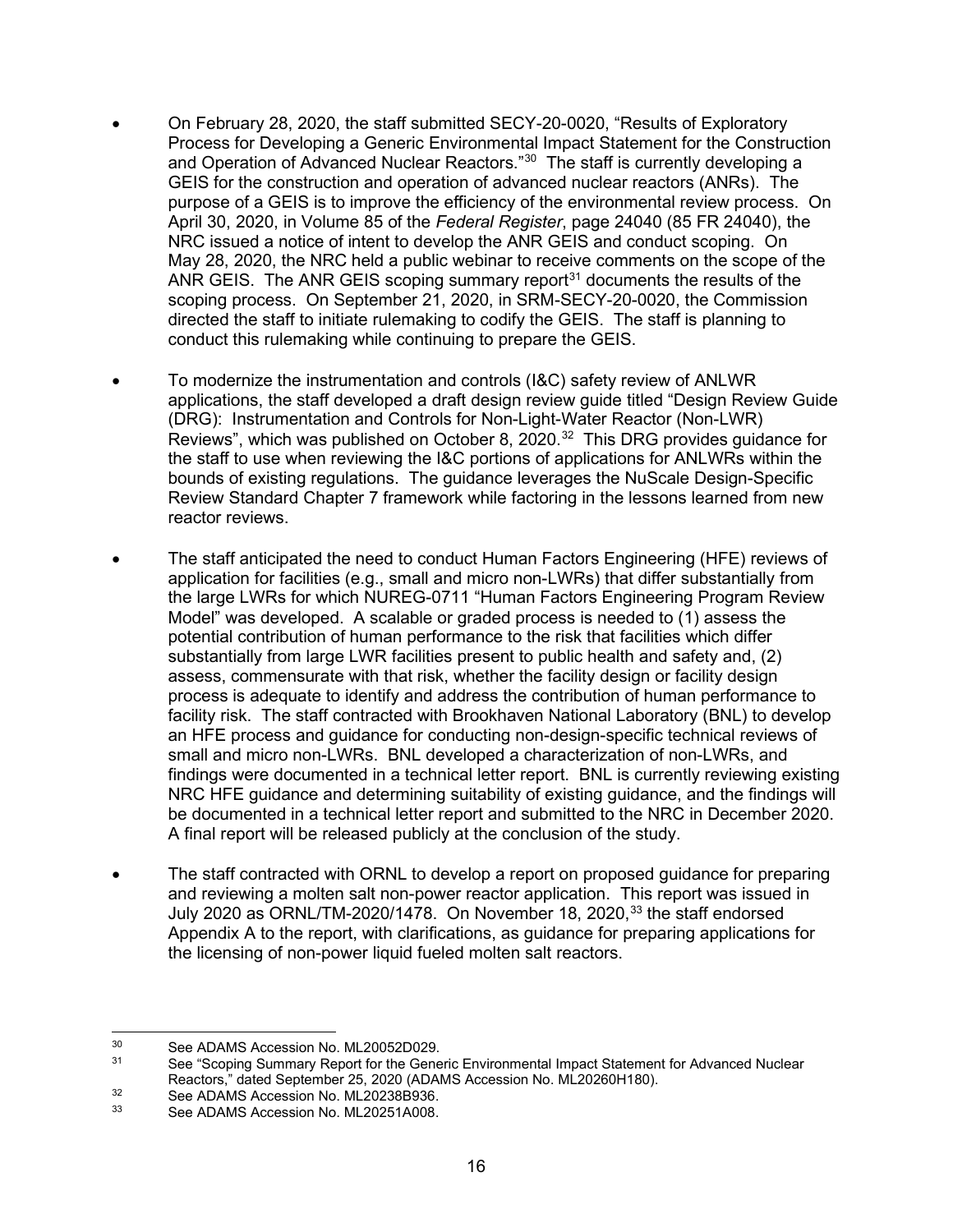Next steps: In 2021, the staff will proceed with guidance development activities including fuel qualification guidance for advanced reactors, ARCAP regulatory guidance, TICAP regulatory guidance, HFE guidance, a framework document for advanced reactor inspection and oversight, the final I&C DRG, and MC&A guidance for Category II facilities (NUREG-2159). The staff will provide the proposed rule for the GEIS for ANRs rulemaking to the Commission by February 1, 2022.

# <span id="page-17-0"></span>**5.0 Strategic Area No. 4: Consensus Codes and Standards**

# <span id="page-17-1"></span>5.1 Overview

This strategic area supports the objective of enhancing non-LWR technical and regulatory readiness. The staff intends to apply its established process for incorporating codes and standards into its regulatory framework. NRC Management Directive 6.5, "NRC Participation in the Development and Use of Consensus Standards," dated October 28, 2016, describes this process, which consists of three primary steps: (1) identifying and prioritizing needs for new and revised technical standards, (2) participating in development of codes and standards, and (3) endorsing codes and standards. The NRC is working with standards development organizations (SDOs), non-LWR designers, the DOE, and other stakeholders to identify and facilitate new codes needed for non-LWR development.

# <span id="page-17-2"></span>5.2 Progress Summary

5.2.1 The American Society of Mechanical Engineers Boiler and Pressure Vessel Code, Section III, Division 5, for High-Temperature Reactors

The ASME BPVC provides NRC-accepted rules for the design, construction, testing, certification, and quality assurance of nuclear reactors with systems operating below 426 degrees Celsius (800 degrees Fahrenheit). However, non-LWR designs may incorporate novel materials or systems operating above 426 degrees Celsius. At these elevated temperatures, the structural capacity of systems and components will change as a function of time, temperature, and previously applied stress. BPVC-III-5 provides rules for the design, construction, testing, certification, and quality assurance of high-temperature reactors; it covers the use of metallic, graphite, and composite materials. ASME and the industry technology working groups for the major advanced reactor types (i.e., HTGRs, MSRs, and fast reactors) have requested that the NRC endorse the 2017 Edition of the ASME BPVC to improve the efficiency and effectiveness of the agency's review process, to provide non-LWR designers a stable set of rules for reactor development, and to facilitate the certification of non-LWR component vendors.

The NRC staff is actively participating in working groups and subgroups associated with the development of BPVC-III-5. Two joint ASME/NRC task groups, for metallics and non-metallics, have produced ASME reports identifying gaps and optimizations that need to be resolved in BPVC-III-5. These reports conclude that while the ASME BPVC committees should pursue further optimizations, there are no significant gaps in BPVC-III-5 that would prevent the NRC from endorsing the standard.

The ASME Qualification of Active Mechanical Equipment (QME) Committee has approached the NRC and the BPVC-III-5 committees seeking input on developing rules for active components operating at temperatures above 426 degrees Celsius. NRC staff representing the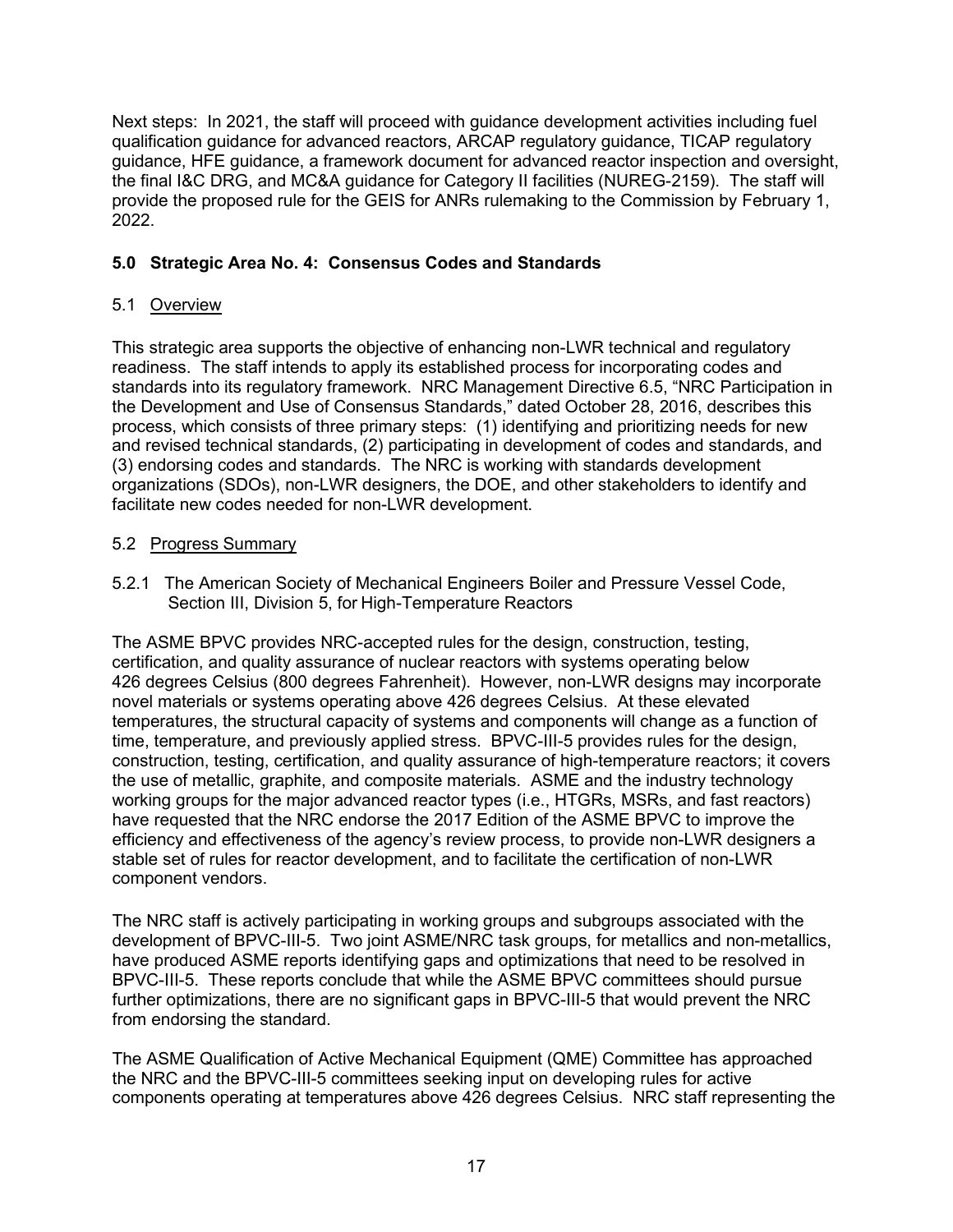agency on the QME Committee and BPVC-III-5 committees are supporting QME-1 development. The staff developed a draft Nonmandatory Appendix on Material Qualification for Active Mechanical Equipment in Advanced Reactors to be considered by ASME for incorporation into the ASME Standard QME-1, "Qualification of Active Mechanical Equipment Used in Nuclear Facilities." The QME Task Group on High-Temperature Reactors met on July 10, 2020 for an initial discussion of the draft nonmandatory appendix. The QME Task Group is reviewing the draft nonmandatory appendix for further discussion.

Next steps: The NRC has received final products from DOE national laboratories and draft products from commercial entities that have provided expert recommendations on endorsement of the code and its limitations. The NRC has reviewed these recommendations for quality and clarity. The agency is developing two documents for the endorsement effort: (1) a NUREG that documents the staff's technical evaluation, and (2) a regulatory guide that states the outcome of the NRC review and lists conditions to be applied to the use of BPVC-III-5. The NRC will make available to the public all documents that are important to the staff's evaluation. The staff began its technical review in January 2020 and plans to produce a draft RG by spring 2021. The staff has updated stakeholders and will continue to do so, at the ASME BPVC Week meetings, the NRC's Standards Forum, the advanced reactor stakeholder meetings, and other public venues. The staff will engage with the ACRS while developing the NUREG and draft RG.

5.2.2 The American Society of Mechanical Engineers Boiler and Pressure Vessel Code, Section XI, Division 2

The ASME BPVC, Section XI, Division 2, "Requirements for Reliability and Integrity Management (RIM) Programs for Nuclear Power Plants," provides the requirements for the creation of the RIM program for all types of nuclear power plants. The RIM program gives plant owners the flexibility to implement alternative strategies from Section XI, Division 1, for maintaining the reliability of SSCs in the plant. Section XI, Division 1, is incorporated by reference in 10 CFR 50.55(a), but the NRC's regulations and guidance currently do not reference Section XI, Division 2. ASME has requested NRC endorsement of the 2019 Edition of the ASME BPVC, Section XI, Division 2, in 10 CFR 50.55(a).

The NRC recognizes that non-LWR designers would benefit from a standardized set of requirements for design, construction, and inservice inspection. The staff has developed a project plan for review and potential endorsement of Section XI, Division 2, for non-LWR applications.

Next steps: The staff will review Section XI, Division 2, to determine whether it is acceptable for endorsement. Should the staff determine Section XI, Division 2, to be acceptable (with conditions, if necessary), the NRC will endorse it in a new RG rather than 10 CFR 50.55(a). The staff's technical review began in September 2020 with the goal of developing a draft RG by fall 2021. The staff has and will continue to update stakeholders at the ASME B&PV Code Week meetings, the NRC's Standards Forum, the Advanced Reactor Stakeholder meetings, and other public venues.

#### 5.2.3 American Nuclear Society Standards

The NRC participates in several American Nuclear Society (ANS) standards development working groups and consensus committees. The table below shows the status of each.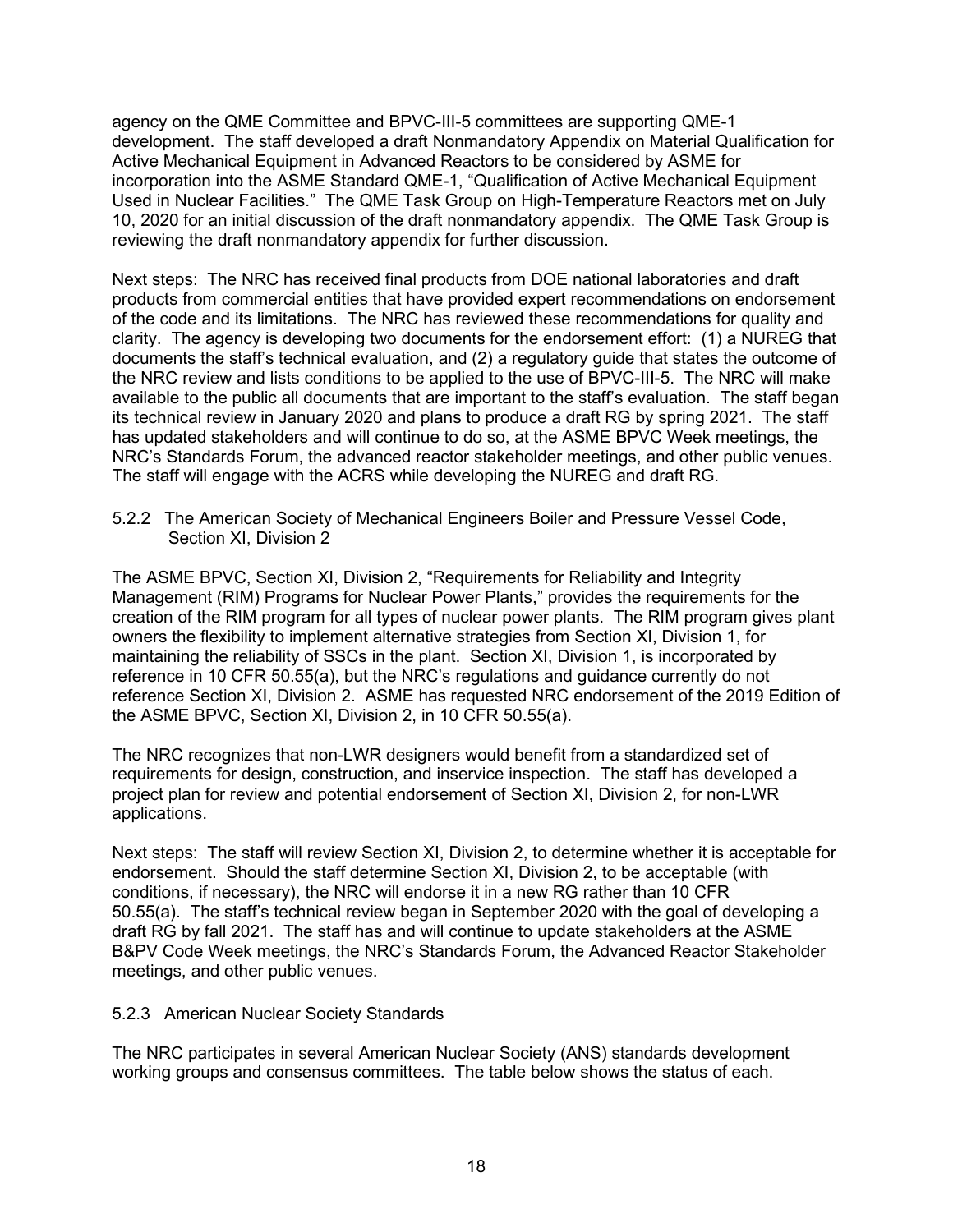| <b>Standard/Committee</b>                                                                                                                             | <b>Status</b>                                                                                                                                                                                                                                |  |
|-------------------------------------------------------------------------------------------------------------------------------------------------------|----------------------------------------------------------------------------------------------------------------------------------------------------------------------------------------------------------------------------------------------|--|
| <b>Research and Advanced Reactor Consensus</b><br>Committee (RARCC).                                                                                  | Next meeting scheduled for<br>November 2021.                                                                                                                                                                                                 |  |
| Risk-Informed, Performance-Based Principles<br>and Policy Committee.                                                                                  | No meetings scheduled at this time.                                                                                                                                                                                                          |  |
| ANS 53.1, "Nuclear Safety Design Process for<br>Modular Helium-Cooled Reactor Plants."                                                                | Issued 2011, reaffirmed 2016. ANS<br>plans to update this standard<br>beginning in 2021.                                                                                                                                                     |  |
| ANS 54.1, "Nuclear Safety Criteria and Design<br>Process for Liquid-Sodium-Cooled Nuclear<br><b>Power Plants."</b>                                    | <b>Final standard issued</b><br>March 27, 2020.                                                                                                                                                                                              |  |
| ANS 20.1, "Nuclear Safety Criteria and Design<br><b>Process for Fluoride Salt-Cooled</b><br>High-Temperature Reactor Nuclear Power<br>Plants."        | Project Initiation Notification System<br>(PINS) form submitted to ANSI on<br>February 26, 2014. The<br>development of this standard is on<br>hold because of limited applicability<br>to industry.                                          |  |
| ANS 20.2, "Nuclear Safety Design Criteria and<br>Functional Performance Requirements for<br>Liquid-Fuel Molten-Salt Reactor Nuclear Power<br>Plants." | PINS form submitted to ANSI on<br>July 7, 2016. The working group<br>has held frequent meetings and<br>conference calls in 2020. The goal<br>is to issue the standard for ballot in<br>late 2021.                                            |  |
| ANS 30.1, "Integrating Risk and Performance<br>Objectives into New Reactor Nuclear Safety<br>Designs." (Proposed)                                     | Proposed; PINS form submitted to<br>ANSI on July 31, 2016. The draft<br>standard was given to the RARCC<br>in February 2020 for comments.<br>The goal is to resolve the comments<br>and prepare Revision 3 of the<br>standard by early 2021. |  |
| ANS 30.2, "Categorization and Classification of<br>Structures, Systems, and Components for New<br>Nuclear Power Plants." (Proposed)                   | Proposed; PINS form submitted to<br>ANSI on July 7, 2016. The working<br>group has held frequent meetings<br>and conference calls in 2020.<br>Completion of the draft standard is<br>targeted for spring 2021.                               |  |

Next steps: The NRC will continue to participate in ANS committees and standards development working groups as appropriate to support standards for non-LWR technologies.

5.2.4 Development of the American Society of Mechanical Engineers/American Nuclear Society Non-Light-Water Reactor Probabilistic Risk Assessment Standard

The ASME/ANS Joint Committee on Nuclear Risk Management (JCNRM) issued ASME/ANS RA-S-1.4-2013, "Probabilistic Risk Assessment Standard for Advanced Non-LWR Nuclear Power Plants," for trial use in 2013. The technical requirements for this standard were developed using source material from the existing ASME/ANS Level 1 full-power LWR probabilistic risk assessment (PRA) standard—namely, ASME/ANS RA-Sa-2009, as revised in 2013 in ASME/ANS RA-Sb-2013 (Addendum B)—as well as from draft LWR standards for low-power and shutdown PRA, Level 2 PRA, and Level 3 PRA. To support a variety of reactor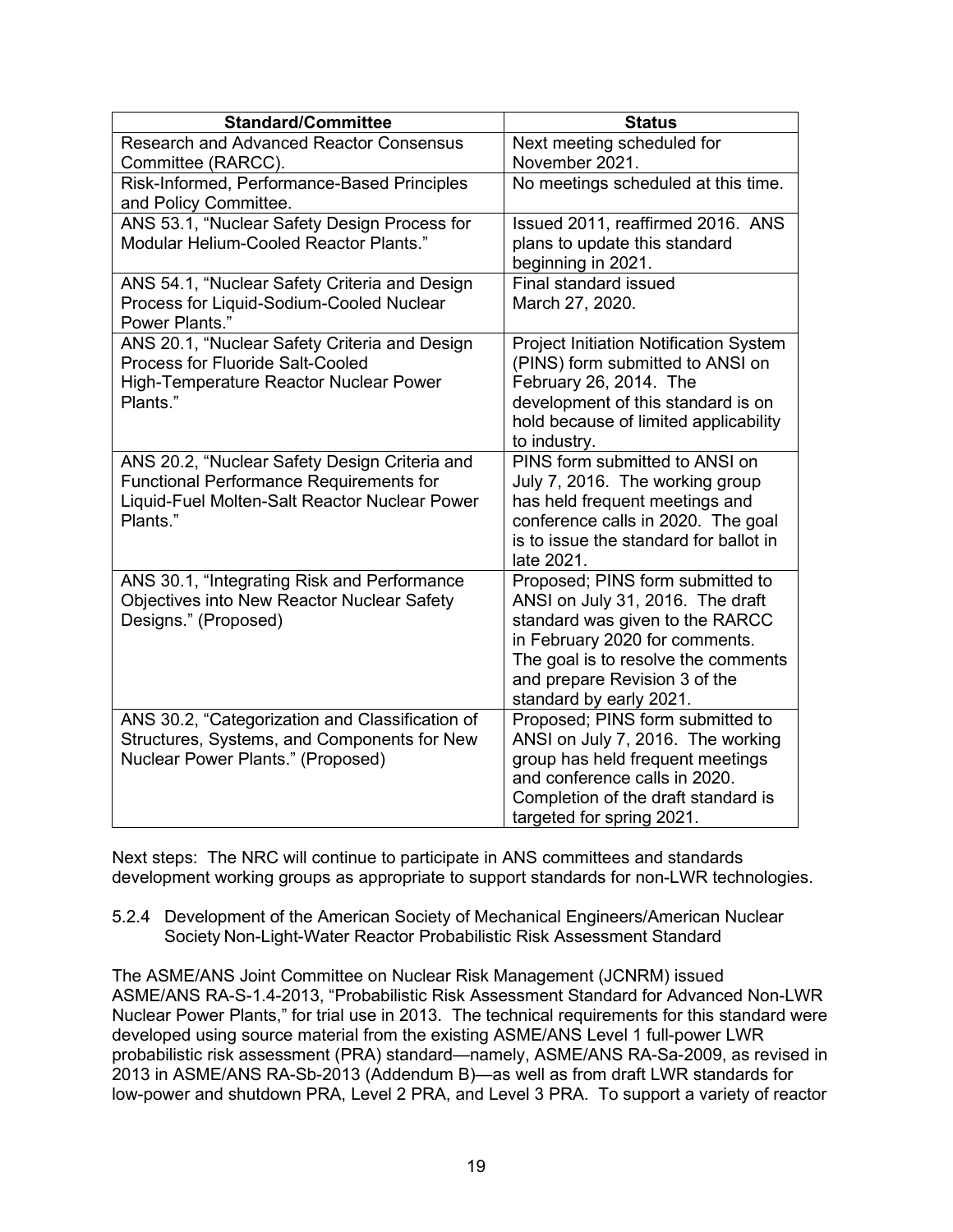concepts, including HTGRs, SFRs, and MSRs, the JCNRM is updating the ASME/ANS non-LWR PRA standard on a reactor-technology-inclusive basis, using established technology-inclusive risk metrics common to existing LWR Level 3 PRAs. Such risk metrics include frequency of radiological consequences (e.g., dose, health effects, and property damage). To cover the wide range of applications defined by non-LWR stakeholders, this standard has a very broad scope, comparable to that of a full-scope Level 3 PRA for an LWR with a full range of plant operating states and hazards. Because the standard supports modular reactor concepts, it will address the evaluation of integrated risk for multireactor or multiunit plants, including concurrent accidents on two or more reactor units or modules.

Several national and international organizations are currently using the standard as they develop non-LWR PRAs. These organizations provided valuable feedback to the JCNRM writing group for incorporation into the final draft of the standard. The writing group also includes an NRC staff member, who provided numerous comments on the standard in May 2020. In September 2020, the JCNRM voted to approve the final draft. ASME/ANS RA-S-1.4 is now ready for publication as a consensus standard.

Next steps: ASME/ANS RA-S-1.4 is expected to be published as an ANSI standard in February 2021. The NRC staff is reviewing ASME/ANS RA-S-1.4 for endorsement upon publication. The staff expects to issue a Trial Use RG in 2021. Applicants may use this guidance on a trial basis and lessons learned from these piloted applications of the guidance and an expected revision to the ANSI standard will be incorporated before the regulatory guide is finalized.

### 5.2.5 The Standards Forum

The NRC Standards Forum aims to:

- identify needed standards within the nuclear industry that are not currently being addressed by SDOs, and to explore collaborations to accelerate their development
- identify process improvements for effective and timely standards development
- exchange information on standards for nuclear facilities across disciplines and stakeholders
- facilitate engagement and networking within the standards development community

On October 13, 2020, the staff held the fourth annual NRC Standards Forum, chaired by the NRC's Standards Executive. Approximately 270 attendees joined the event, including participants from the NRC; SDOs such as ANS, ASME, the American Concrete Institute, the American Society of Civil Engineers, and the Institute of Electrical and Electronics Engineers; NEI; EPRI; the DOE and DOE national laboratories, including ANL, INL, and ORNL; and academia. The NRC Web site offers a full summary and related documents. [34](#page-20-0)

This year's event included six panel sessions and a DOE presentation. The focus was on codes and standards for advanced reactors, although this was not the entire scope of the event. Presentation topics included the following:

<span id="page-20-0"></span><sup>34</sup> Se[e https://www.nrc.gov/about-nrc/regulatory/standards-dev/standards-forum/2020.html.](https://www.nrc.gov/about-nrc/regulatory/standards-dev/standards-forum/2020.html)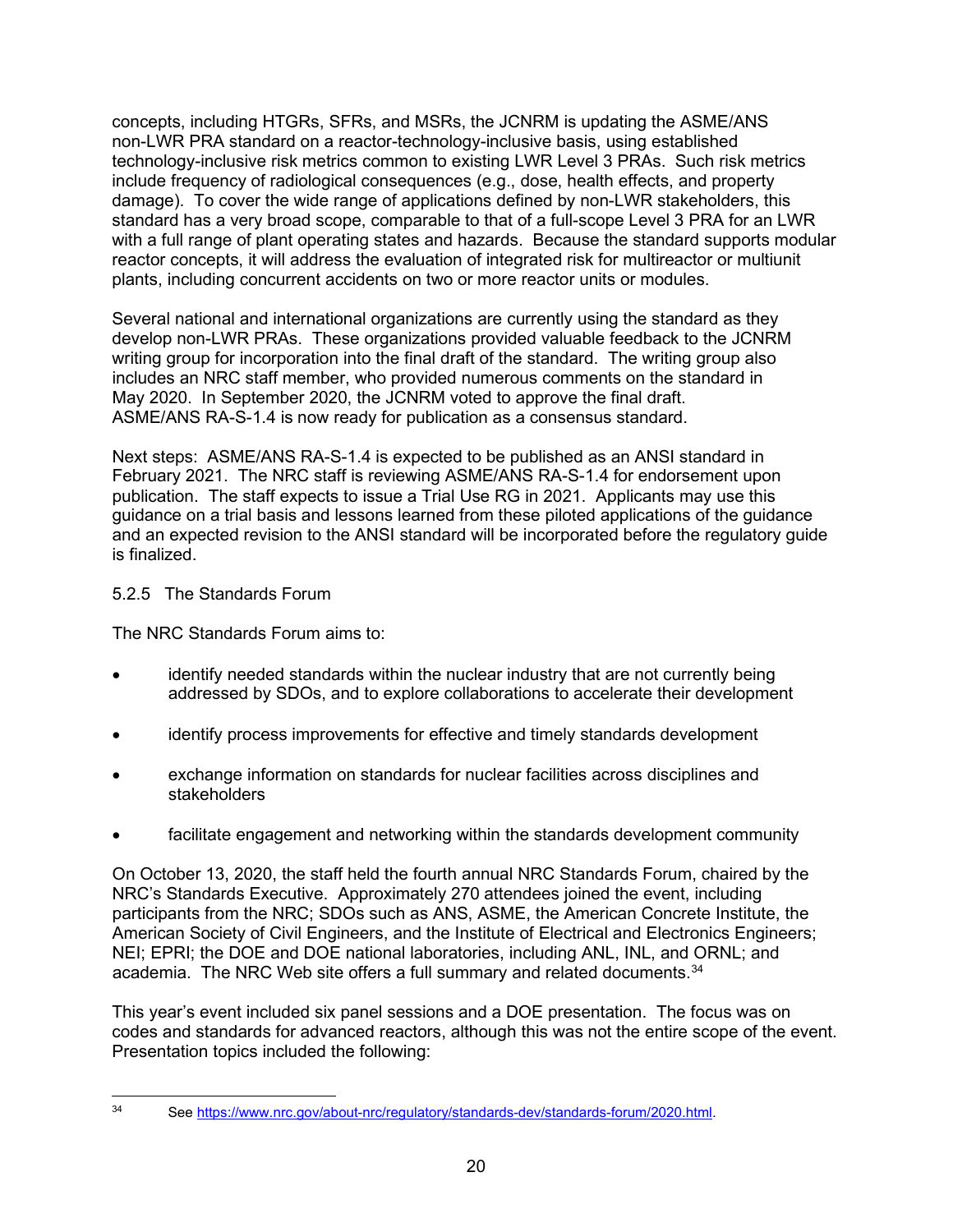- needs and challenges for advanced reactor codes and standards
- efforts for coordination between new reactor technology developers and SDOs to identify and develop or update high-priority standards
- development of technology-neutral design and inspection standards for advanced reactors and non-LWRs
- ongoing regulatory review and endorsement efforts
- new materials and advanced construction techniques
- potential benefits of more harmonization across different SDOs
- ideas for expediting materials qualifications and associated challenges

Additionally, the DOE presentation highlighted opportunities to advance the development and applications of standards. It recommended the creation of a multiorganization working group to represent the stakeholder community, reach a consensus on priorities, and create a roadmap. The discussions contributed valuable ideas on how stakeholder groups, including the NRC, can more effectively develop and update codes and standards to meet advanced reactor needs.

Next steps: The staff expects to hold the next NRC Standards Forum in fall 2021.

#### <span id="page-21-0"></span>**6.0 Strategic Area No. 5: Resolution of Policy Issues**

#### 6.1 Overview

This strategic area supports the identification and resolution of policy issues within the purview of the NRC that contribute directly to regulatory predictability, effectiveness, and efficiency. Early identification and resolution of policy issues enhance technical and regulatory readiness and communications. Some policy issues are for the NRC staff to address, while others may require engagement with the Commission.

The NRC public Web site lists the policy issues the staff is considering in relation to the licensing of SMRs and non-LWRs. The list is routinely revised to reflect the latest updates on each policy issue. The staff has discussed these issues with stakeholders in several of its recurring public meetings. These discussions will continue, so that the NRC receives ongoing stakeholder input on identifying, prioritizing, and resolving policy issues.

#### 6.2 Progress Summary

#### 6.2.1 Part 53 Rulemaking

On January 14, 2019, the President signed NEIMA into law (Public Law 115-439). NEIMA directs the NRC to develop the regulatory infrastructure to support the development and commercialization of advanced nuclear reactors. As stated in NEIMA, the statute aims, in part, to provide "a program to develop the expertise and regulatory processes necessary to allow innovation and the commercialization of advanced nuclear reactors." NEIMA Section 103(a)(4) directs the NRC to "complete a rulemaking to establish a technology-inclusive, regulatory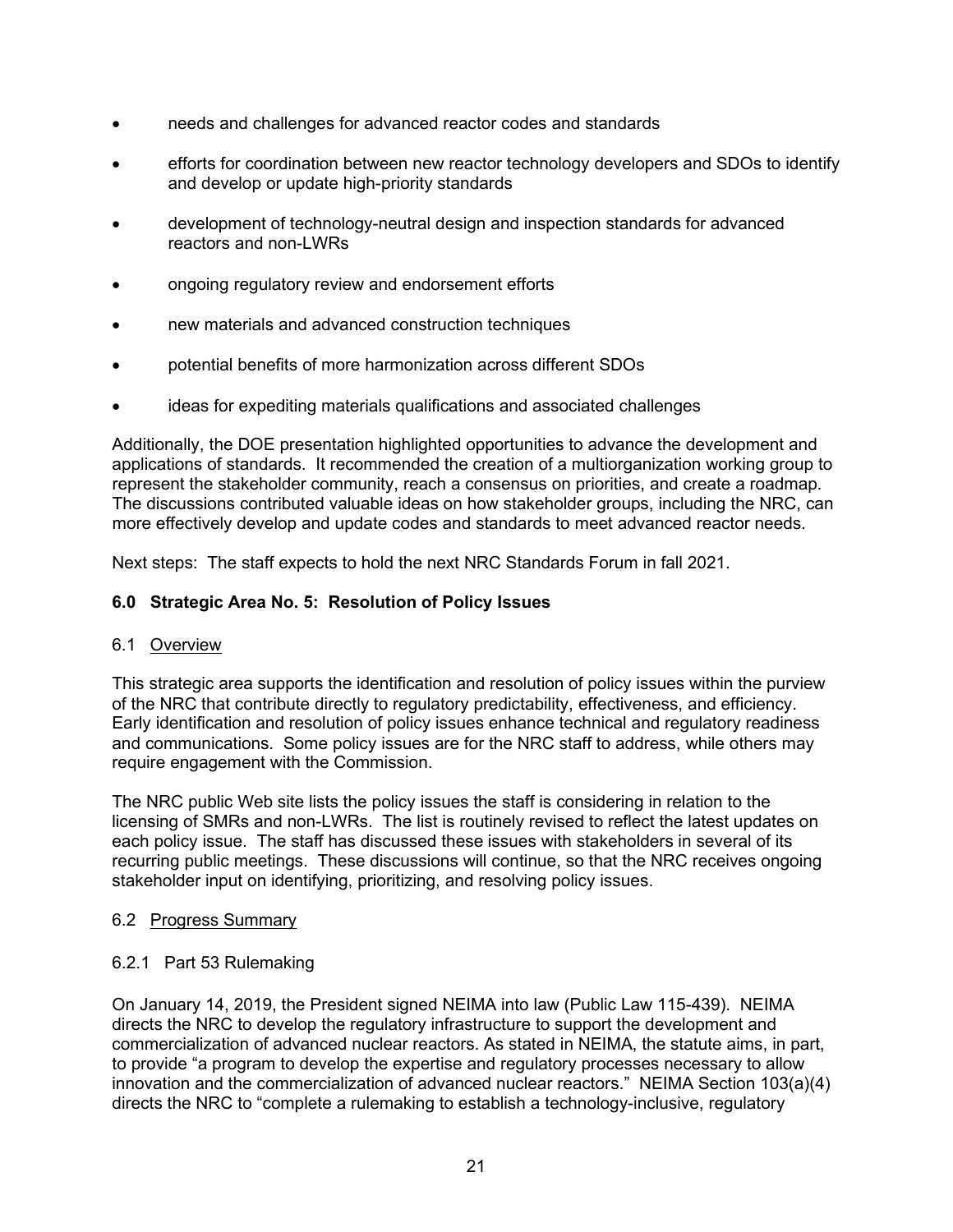framework for optional use by commercial advanced nuclear reactor applicants for new reactor license applications" by December 31, 2027. Because NEIMA gave the NRC discretion on the content and scope of the rulemaking, the NRC staff sought Commission approval of the proposed scope in SECY-20-0032, "Rulemaking Plan on 'Risk-Informed, Technology-Inclusive Regulatory Framework for Advanced Reactors (RIN-3150-AK31; NRC-2019-0062)'" [35](#page-22-0) dated April 13, 2020. The staff proposed a rulemaking that would establish a technology-inclusive regulatory framework for optional use by applicants for new commercial advanced nuclear reactors which would build on previous agency efforts in this area. This rulemaking would create 10 CFR Part 53, "Licensing and Regulation of Advanced Nuclear Reactors," in keeping with the NRC vision and strategy report and the statutory provisions in NEIMA Section 103(a)(4).

On October 2, 2020, the Commission issued SRM-SECY-20-0032, approving the staff's overall approach for the rulemaking but directing the staff to complete the rulemaking by 2024 instead of 2027 while still producing a high-quality, thoroughly vetted regulation. The Commission further directed the staff to provide a schedule with milestones and resource requirements to achieve publication of the final rule by October 2024 and to inform the Commission of key uncertainties that might affect publication by that date. Finally, the Commission directed the staff to consider the appropriate treatment of fusion reactor designs in the NRC's regulatory structure by developing options on licensing and regulating fusion energy systems for Commission consideration. In a memorandum dated November 2, 2020, [36](#page-22-1) the staff provided the Commission with the requested schedule, including milestones and resource requirements, as well as the list of key uncertainties affecting publication by October 2024.

The staff is actively working on the Part 53rulemaking to develop an innovative, predictable, yet appropriately flexible framework with regulations encompassing various attributes of advanced reactor technologies, prioritizing risk-informed and performance-based licensing approaches to ensure public health and safety throughout the life of a facility. The staff istengaging stakeholders and the ACRS in developing a draft proposed rule for Commission consideration. The Part 53 rulemaking was discussed at several of the staff's recurring advanced reactor stakeholder public meetings in 2019 and 2020. Dedicated Part 53 public meetings in 2020 included discussion of preliminary rule language for the technology-inclusive safety requirements, which was released beforehand for stakeholder feedback. The staff has since released preliminary rule text on design and analysis requirements. The staff is routinely releasing preliminary rule language for discussion at public meetings and will document alternative perspectives in the proposed rulemaking package. The staff met with the ACRS in July and September 2020, and January 2021.

NEIMA defines "advanced nuclear reactor" as a nuclear fission or fusion reactor, including a prototype plant, with significant improvements compared to commercial nuclear reactors under construction as of the date of the Act. The NRC and the Fusion Energy Sciences program of the U.S. Department of Energy (DOE) Office of Science have initiated routine interactions to develop longer term strategies for the possible deployment of fusion reactors. Many of the regulatory changes being considered for non-LWRs will inform strategies for licensing fusion reactors. The NRC staff supported a DOE/NRC workshop on fusion technologies in October 2020.

<span id="page-22-1"></span><span id="page-22-0"></span><sup>&</sup>lt;sup>35</sup> See ADAMS Accession No. ML19340A056.<br><sup>36</sup> See "Besname to Steff Bequirements SEC

<sup>36</sup> See "Response to Staff Requirements—SECY-20-0032—Rulemaking Plan on 'Risk-Informed, Technology-Inclusive Regulatory Framework for Advanced Reactors (RIN-3150-AK31; NRC-2019-0062),'" dated November 2, 2020 (ADAMS Accession No. ML20288A240).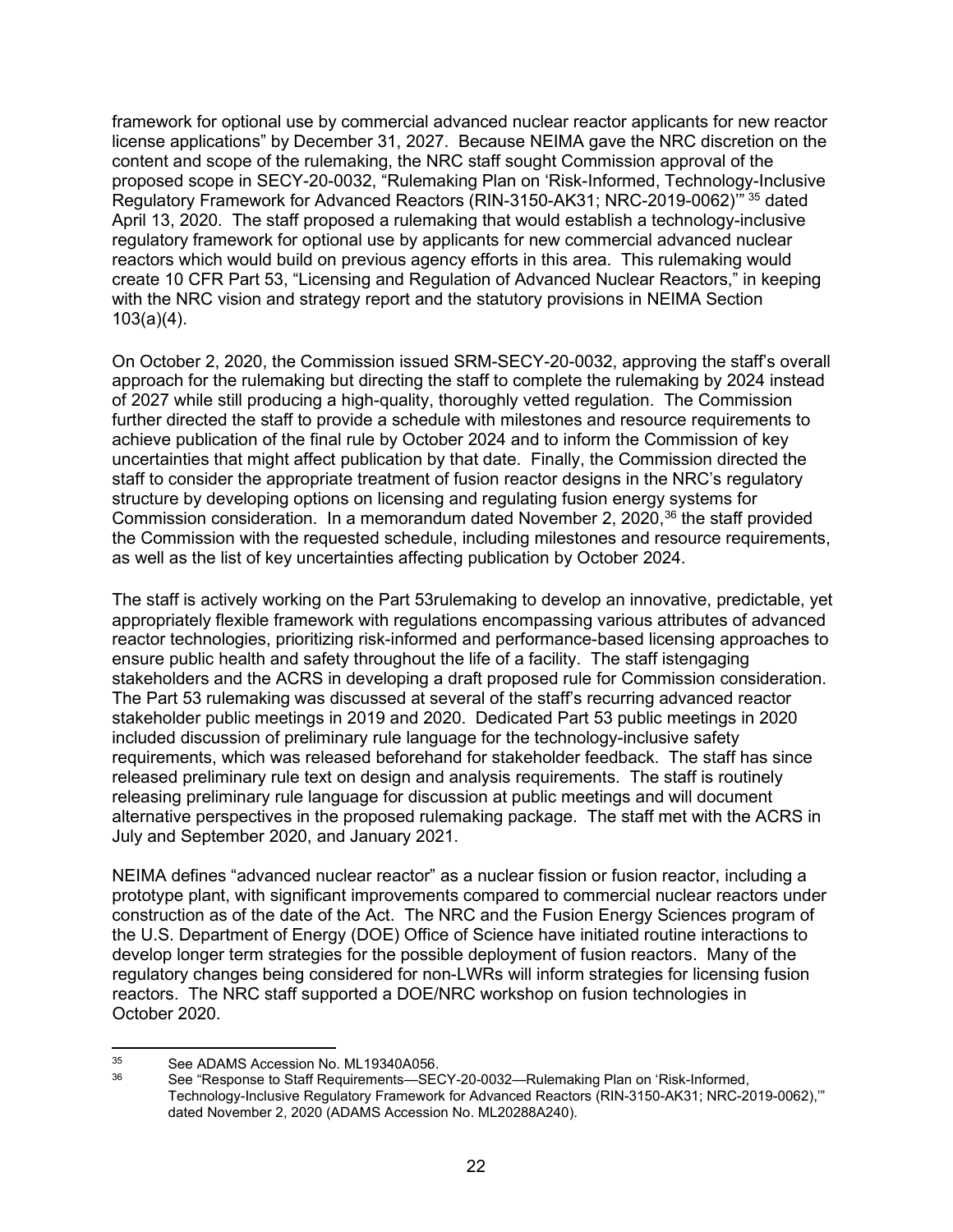Next Steps: Consistent with the Commission-directed rulemaking schedule, the staff will continue to actively engage with stakeholders and the ACRS in developing a proposed rule for Commission consideration in October 2024. The staff is scheduled to release preliminary rule text on siting requirements by February 2021 and construction and manufacturing requirements by March 2021. The staff will continue to meet with ACRS every 1 to 2 months throughout 2021 to support providing the proposed rulemaking package to the Commission in 2022. In accordance with NEIMA Section 103(e), the staff will provide a SECY paper with a draft report to Congress on completing the Part 53 rulemaking to the Commission by June 4, 2021. This report will also address whether NRC has adequate expertise, modeling, and simulation capabilities, or access to those capabilities, to support the evaluation of commercial advanced reactor license applications. In 2021, the staff will engage stakeholders in dedicated public meetings on fusion technologies and will prepare a paper with options on licensing and regulating fusion energy systems to the Commission by January 3, 2023.

# 6.2.2 Siting for Small Modular Reactors and Non-Light-Water Reactors

In SECY-20-0045, "Population Related Siting Considerations for Advanced Reactors,"[37](#page-23-0) dated May 8, 2020, the NRC staff presented the Commission with several options for addressing population-related siting questions for advanced reactors. The staff recommends revising NRC guidance to provide an alternative population density criterion that is directly related to the potential radiological consequences estimated from analyzing a range of possible design-specific events.

Next steps: The Commission is reviewing SECY-20-0045. The staff will implement the Commission's directions after issuance of the SRM.

6.2.3 Emergency Preparedness Requirements for Small Modular Reactors and Other New **Technologies** 

Consistent with the Commission's direction in 2015, the NRC staff developed a proposed rule giving alternative emergency preparedness requirements for SMRs and other new technologies. The proposed alternative requirements would follow a consequence-oriented, risk-informed, and performance-based approach. This rulemaking would reduce potential requests for exemptions from the current emergency preparedness requirements and would promote regulatory stability, predictability, and clarity in the licensing process for future facilities. The NRC published the regulatory basis on November 15, 2017. The staff presented the proposed rule for Commission consideration in SECY-18-0103, "Proposed Rule: Emergency Preparedness for Small Modular Reactors and Other New Technologies," [38](#page-23-1) dated October 12, 2018. On December 17, 2019, in SRM-SECY-18-0103, the Commission approved publication of the proposed rule. On May 12, 2020, the NRC published the proposed rule in the *Federal Register* for a 75-day public comment period. On June 24, 2020, the staff hosted a public meeting to answer questions about the proposed rule and guidance document, after which the public comment period was extended to September 25, 2020. Along with the proposed rule, the staff developed draft guidance in Draft Regulatory Guide (DG)-1350, "Performance-Based Emergency Preparedness for Small Modular Reactors, Non-Light-Water Reactors, and Non-Power Production or

<span id="page-23-1"></span><span id="page-23-0"></span><sup>&</sup>lt;sup>37</sup> See ADAMS Accession No. ML19262H055.<br><sup>38</sup> See ADAMS Accession No. 14, 19124A096

See ADAMS Accession No. ML18134A086.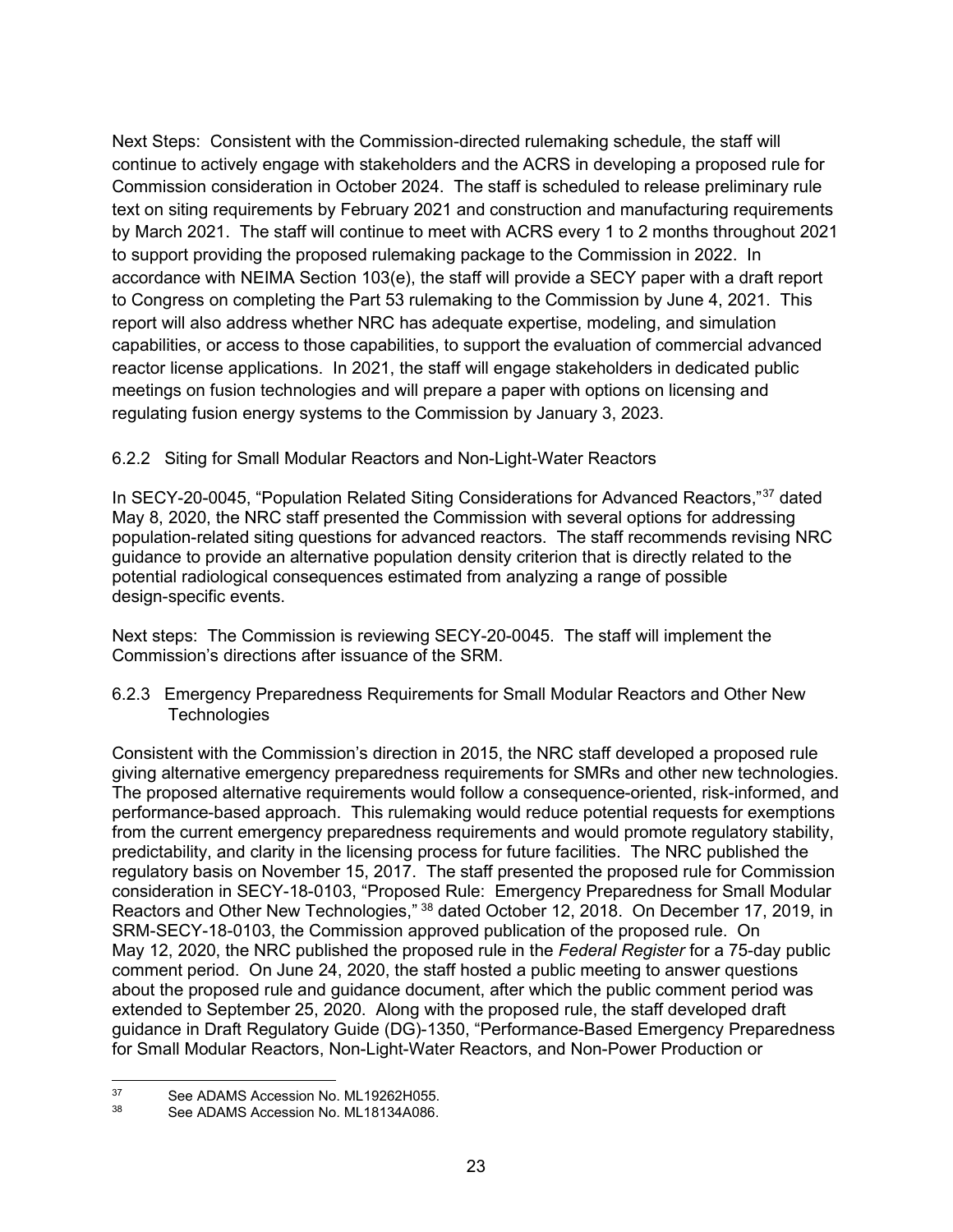Utilization Facilities," issued May 2020. This draft guidance provides a technology-inclusive, risk-informed, and performance-based approach to radiological dose assessment for emergency planning zone size evaluation.

Next steps: The staff is currently reviewing public comments and will make appropriate changes in the formulation of a proposed final rule to be provided to the Commission by September 30, 2021.

#### 6.2.4 Appropriate Source Term and Dose Calculations for Small Modular Reactors and Non-Light-Water Reactors

In SECY-16-0012, "Accident Source Terms and Siting for Small Modular Reactors and Non-Light Water Reactors,["39](#page-24-0) dated February 7, 2016, the staff stated that evaluation of mechanistic methods would be important for application reviews, and that it did not note concerns or policy issues related to the implementation of mechanistic accident modeling of source terms. Specifically, the staff affirmed that although it has not yet developed source term tools and technical expertise for non-LWRs to the same level as for SMRs, it believes a mechanistic approach could also be applied to non-LWR designs, provided that adequate tools and analysis approaches are available.

The ACRS stated in a letter dated October 19, 2018, that the staff "should provide [mechanistic source term] guidance to evaluate the adequacy of the frequency of events considered and the duration over which such events must be analyzed," as well as guidance "on how source terms should be developed." In a response dated November 9, 2018, the staff informed the ACRS that it would continue to evaluate the need to further enhance its guidance on mechanistic source term (MST) development. Subsequently, NEIMA specified that the NRC should develop and implement guidance on the "use of mechanistic source terms" by January 2021.

The NRC contracted with INL to produce a report summarizing existing risk-informed, performance-based, and technology-inclusive approaches to developing source terms for dose-related assessments at advanced nuclear facilities, in support of the NRC's advanced reactor vision and strategy. The report outlines graded technical approaches to the development of design-specific MSTs, including previous approaches such as that of the Next Generation Nuclear Plant Project; it also describes how MSTs are used in the methodology described in NEI 18-04 and RG 1.233. The report does not provide MST methodologies or assumptions for the various advanced reactor technologies under development. The final report, titled "Technology-Inclusive Determination of Mechanistic Source Terms for Offsite Dose-Related Assessments for Advanced Nuclear Reactor Facilities," was issued in June 2020. [40](#page-24-1) 

The staff has continued interactions with potential non-LWR applicants on related MST methodologies that include accounting for the retention of radionuclides by barriers and the transport of radionuclides for all barriers and pathways to the environment. As previously discussed, the NRC supports the use of MST approaches, as evidenced by documents such as "Next Generation Nuclear Plant Licensing Strategy: A Report to Congress,"[41](#page-24-2) issued in August 2008, and, more recently, the final safety evaluation report for the NuScale design certification.

<span id="page-24-0"></span><sup>&</sup>lt;sup>39</sup> See ADAMS Accession No. ML15309A319<br><sup>40</sup> See ADAMS Accession No. ML201924250

<span id="page-24-2"></span><span id="page-24-1"></span><sup>40</sup> See ADAMS Accession No. ML20192A250.<br>41 See ADAMS Accession No. ML082290017

See ADAMS Accession No. ML082290017.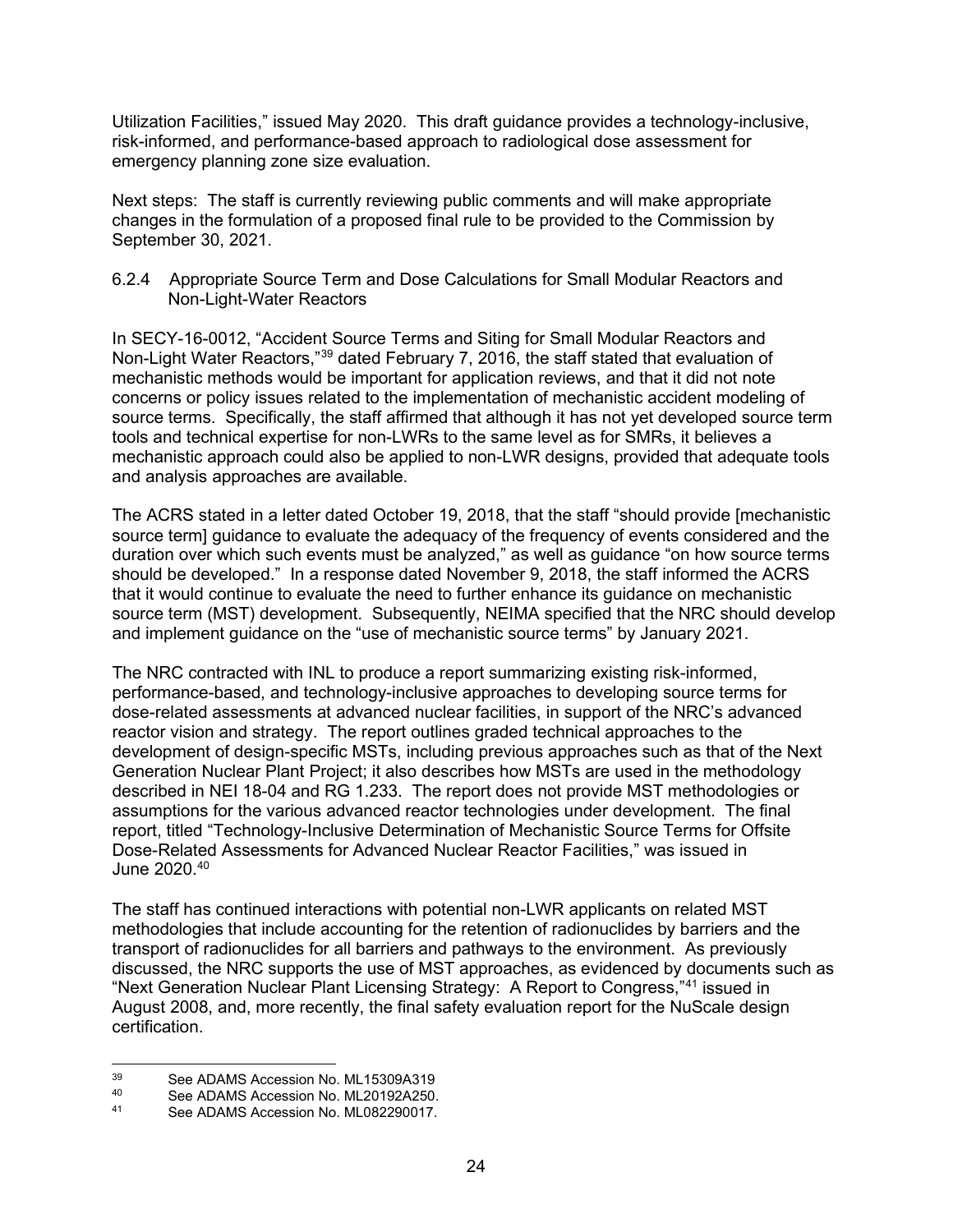Next steps: To support the use of MST approaches, the staff is conducting an endorsement review for the ASME/ANS non-LWR PRA standard. This standard provides a way to determine source terms and references the alternative source term calculation guidance in RG 1.183, "Alternative Radiological Source Terms for Evaluating Design Basis Accidents at Nuclear Power Reactors,"[42](#page-25-0) which the NRC issued in July 2000 and is currently updating.

The staff also continues to interact with stakeholders and is engaging the national laboratories to support the use of MST approaches by advanced reactor developers. In 2020 and 2021, with support from ORNL and Sandia National Laboratories, the NRC is undertaking an effort to demonstrate the application of its modeling and simulation codes, MELCOR and SCALE, for non-LWRs. The NRC uses MELCOR and SCALE to model severe accident behavior, including the retention or attenuation of radionuclides by plant systems and structures, to resolve safety concerns and evaluate possible regulatory actions. The staff plans to conduct public workshops in 2021 to facilitate dialogue with stakeholders on the NRC's approach to assessing source terms for non-LWR technologies using MELCOR and SCALE.

6.2.5 Security and Safeguards Requirements for Small Modular Reactors and Non-Light-Water Reactors

On August 1, 2018, the staff issued SECY-18-0076, "Options and Recommendation for Physical Security for Advanced Reactors."[43](#page-25-1) In its SRM dated November 19, 2018, the Commission directed the staff to initiate a limited-scope revision to regulations and guidance on physical security for advanced reactors; it also approved, subject to edits, a related rulemaking plan. The staff prepared a regulatory basis, which was published for public comment in the *Federal Register* on July 16, 2019. The staff released preliminary proposed rule language twice and held public meetings in 2020 to discuss the rule text and the staff's disposition of public comments on this rulemaking. The staff also reviewed a draft industry guidance document, NEI 20-05, "Methodology Approach and Considerations for a Technical Analysis to Demonstrate Compliance with the Performance Criteria of 10 CFR 73.55(a)(7)," prepared to support this rulemaking.

Next steps: The staff will continue to interact with stakeholders while preparing the proposed rule and related guidance. The staff will provide a draft proposed rule for the alternative physical security requirements for advanced reactors rulemaking to the Commission by September 27, 2021.

#### 6.2.6 Insurance and Liability for Small Modular Reactors and Non-Light-Water Reactors

The NRC staff has engaged stakeholders on the issue of insurance and liability during several public meetings, most recently on November 5, 2020. On October 14, 2008, the Commission issued "Policy Statement on the Regulation of Advanced Reactors,"[44](#page-25-2) which states:

Consistent with its legislative mandate, the Commission's policy with respect to regulating nuclear power reactors is to ensure adequate protection of the environment and public health and safety and the common defense and security. Regarding advanced reactors, the Commission expects, as a minimum, at least

<span id="page-25-0"></span><sup>42</sup> See ADAMS Accession No. ML003716792.<br>43 See ADAMS Accession No. ML18052B032

<span id="page-25-1"></span><sup>43</sup> See ADAMS Accession No. ML18052B032.<br>44 See 72 EB 60612 (ADAMS Accession No. M

<span id="page-25-2"></span>See 73 FR 60612 (ADAMS Accession No. ML082750370).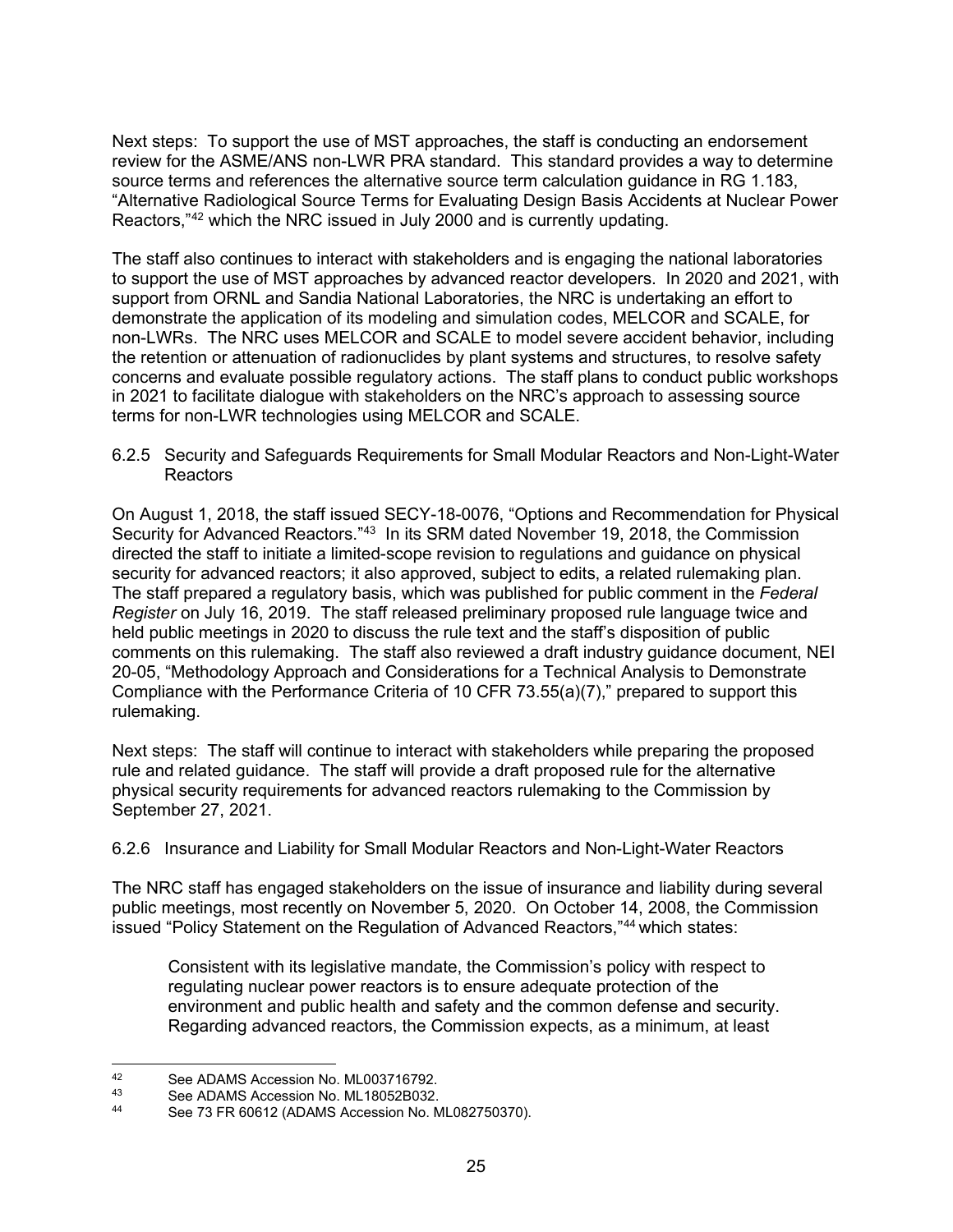the same degree of protection of the environment and public health and safety and the common defense and security that is required for current generation light-water reactors (LWRs). [In this context, current generation LWRs are those nuclear power plants licensed before 1997.] Furthermore, the Commission expects that advanced reactors will provide enhanced margins of safety and/or use simplified, inherent, passive, or other innovative means to accomplish their safety and security functions.

Given that advanced reactors are expected to provide at least the same degree of protection as existing reactors, the question is whether (1) the risk profiles for advanced reactor facilities are comparable to those of existing facilities, for which the current insurance and liability requirements were established, or (2) the attributes of advanced reactor designs lead to reduced risk profiles, which might warrant changes to insurance and liability requirements. For the first question, the staff will document its assessments of the risks associated with advanced reactor facilities, including multimodule issues, as parts of developing a regulatory framework for advanced reactors and the licensing process for specific designs and facilities. For the second question, public meetings on this topic have shown that stakeholders, including designers and industry organizations, indicate that no immediate actions are called for to address the possibility that reduced risks posed by advanced reactors might warrant changes to current insurance and liability requirements. While the NRC does not envision a need for changes to the Price-Anderson Act, changes to guidance or through rulemaking may be needed to develop a financial protection framework for advanced reactors, including the licensing of multi-module or multi-unit designs and facilities.

Next steps: In accordance with the latest version of the Price-Anderson Act, by December 31, 2021, the NRC will prepare a report to Congress and an associated SECY paper that will address advanced reactors as well as other topics associated with continuation or modification of the provisions of the Price-Anderson Act.

#### 6.2.7 Micro-reactors

Micro-reactors, which are generally small (on the order of one to tens of megawatts thermal), are envisioned to perform nontraditional roles for nuclear power, such as providing power for defense sites and remote areas. Micro-reactors are anticipated to rely less on complex safety systems and to use more inherent safety features; also, the potential consequences of any postulated accidents are expected to be less severe. The NRC staff has identified a number of potential policy and licensing issues to address for micro-reactors, including:

- security requirements
- emergency preparedness
- staffing requirements
- remote operation
- aircraft impact
- oversight
- annual fee structure
- manufacturing licenses
- transportable reactors
- siting
- environmental reviews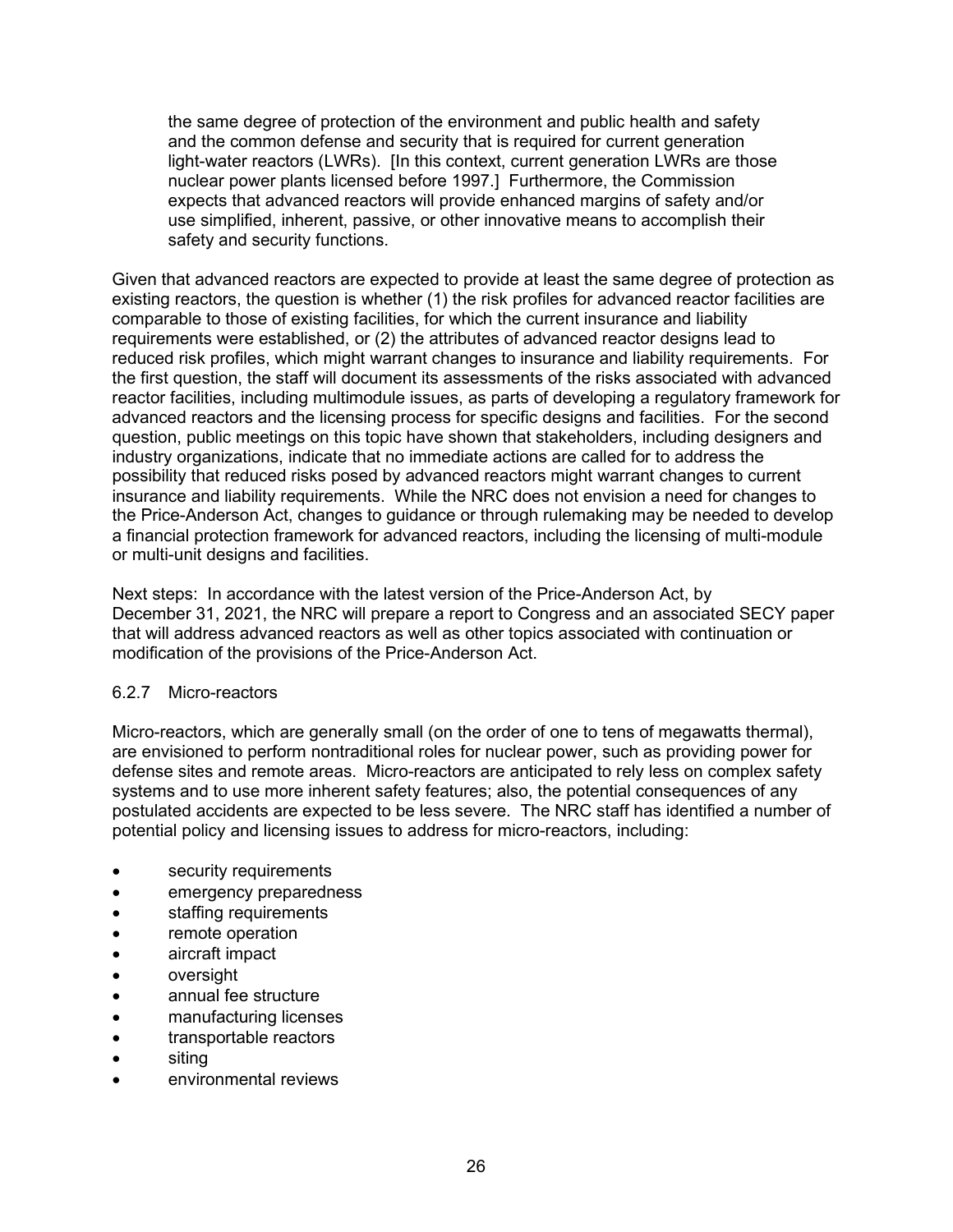On October 6, 2020, the staff provided SECY-20-0093, "Policy and Licensing Considerations Related to Micro-Reactors,"[45](#page-27-3) to the Commission. This paper (1) informs the Commission of licensing topics related to nuclear micro-reactors that may necessitate departures from current regulations, related guidance, and past precedents, (2) identifies potential policy issues related to licensing micro-reactors, and (3) describes the staff's approach to facilitating licensing submittals for near-term and future deployment and operation of micro-reactors.

Next steps: In the near term, the staff plans to license micro-reactors under the existing regulations for power reactor licenses in 10 CFR Part 50 and in 10 CFR Part 52, "Licenses, certifications, and approvals for nuclear power plants." Because of the significant differences between large LWRs and micro-reactors, the staff is receptive to requests for exemptions from the existing regulations in the areas above and would evaluate such exemptions on a case-by-case basis using existing agency processes. Proposals in some of these areas (such as fully autonomous operation) may encompass policy issues that warrant future Commission interaction.

In the longer term, the staff plans to incorporate the knowledge gained from the licensing and oversight of the first micro-reactors into a generic approach. The agency could codify such an approach in the rulemaking to establish the technology-inclusive regulatory framework required by NEIMA. The staff plans to address any policy issues that arise during the development of the approach through issue-specific Commission papers. The staff expects this rulemaking to include provisions addressing micro-reactors in a manner commensurate with the risks they pose. The NRC could also address issues such as annual fees in other planned rulemakings (e.g., the annual fee rule).

# <span id="page-27-0"></span>**7.0 Strategic Area No. 6: Communication**

# <span id="page-27-1"></span>7.1 Overview

This strategic area supports the objective of optimizing communications. The communications plan seeks to:

- Provide timely, clear, and consistent communication of NRC requirements, guidance, processes, and other regulatory topics, and provide multiple paths for external feedback to the NRC.
- Develop consistent NRC messaging suitable for a range of audiences.
- Promote the exchange of non-LWR technical and regulatory experience with the NRC's international counterparts and industry organizations.

# <span id="page-27-2"></span>7.2 Progress Summary

The NRC continues to proactively communicate with stakeholders and seek their feedback on all non-LWR readiness activities. The NRC also meets with potential applicants upon request and shares information with various international groups, including the Organization for Economic Co-operation and Development's (OECD's) Nuclear Energy Agency (NEA), the International Atomic Energy Agency (IAEA), the Generation IV International Forum (GIF), and the NRC's international regulatory counterparts. The sections below describe several key communications, accomplishments, and ongoing activities.

<span id="page-27-3"></span><sup>45</sup> See ADAMS Accession No. ML20254A363.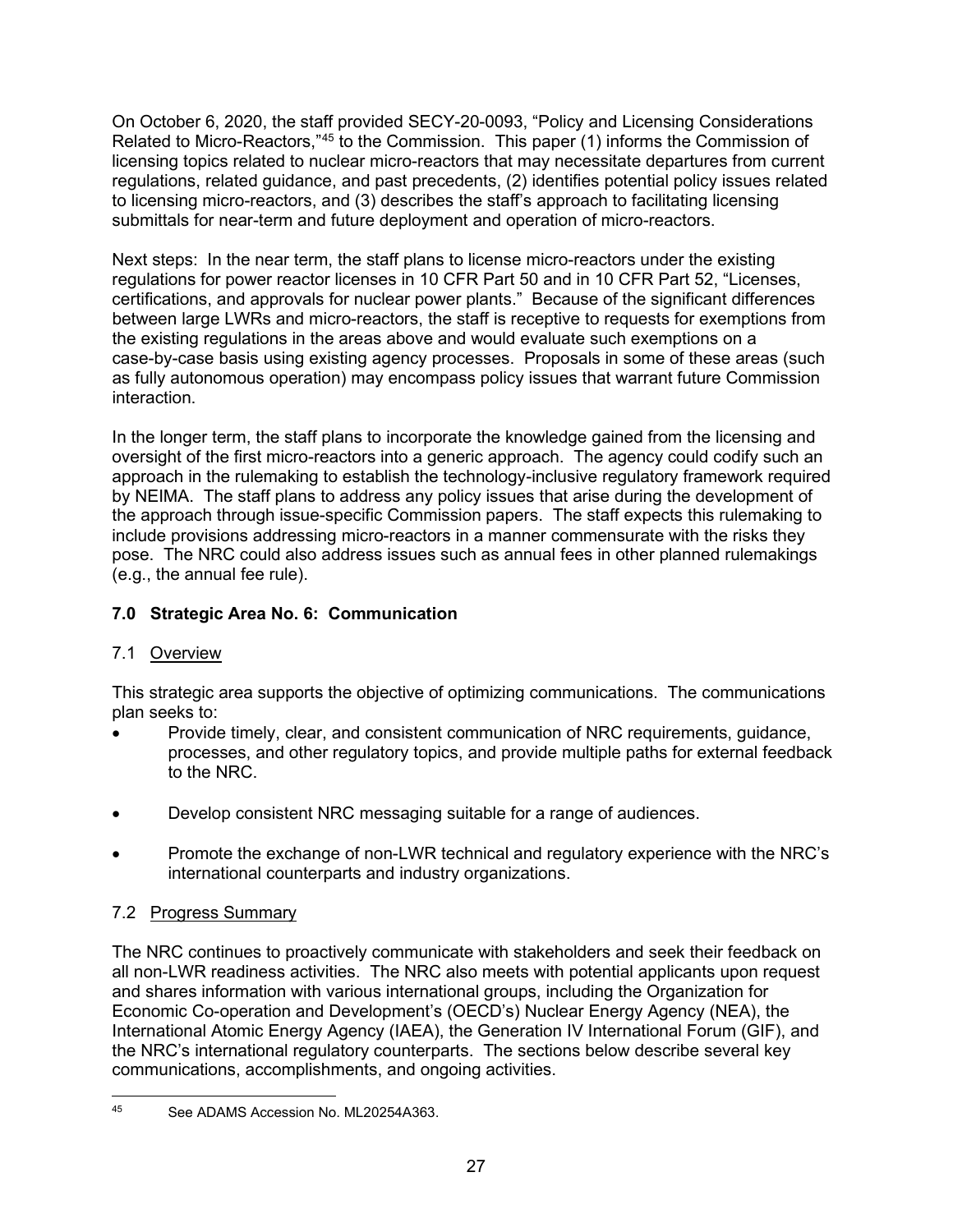### 7.2.1 Stakeholder Engagement

The NRC conducts public meetings with stakeholders every 6–8 weeks. In early 2020, to maximize participation, stakeholders could participate either in person or virtually. Since March 2020, because of the coronavirus disease (COVID-19) pandemic, the NRC has been conducting these public meetings virtually. The NRC has conducted nine such meetings in 2020, in addition to topic-specific meetings on the following topics:

- Part 53 risk-informed, technology-inclusive regulatory framework
- advanced reactor content of application
- technology-inclusive content of application
- construction permit guidance

The NRC has also briefed the ACRS Future Plant Subcommittee and Full Committee on a variety of topics, including Part 53, TRISO fuel qualification, I&C DRG and introductions to specific non-LWR designs.

Next steps: The staff will continue to hold stakeholder meetings approximately every 6 weeks in 2021.

#### 7.2.2 Coordination with the U.S. Department of Energy

The NRC continues to interact frequently with the DOE on regulatory development activities and in modernizing its regulatory framework to enhance the potential future licensing of advanced reactors. To support the DOE Advanced Reactor Demonstration Program (ARDP), the NRC staff is prepared to receive applications for multiple advanced reactor designs, including proposals to build two reactors and preapplication engagement to assist with risk reduction and the Advanced Reactor Concepts 20 awards. In October 2020, the DOE selected two teams, one led by TerraPower and the other led by X-Energy, LLC, to receive initial funding under the ARDP which will lead to applications within the next several years. In addition, in December 2020, the DOE selected five teams to receive initial funding under the risk reduction program and three U.S. based teams to receive funding under the Advanced Reactor Concepts 20 program. These awards will generate preapplication engagement for multiple advanced reactor designs. In 2020, the NRC and the DOE put in place an addendum to an existing memorandum of understanding (MOU) covering DOE and NRC roles and responsibilities in the ARDP. Additionally, the DOE has direction and funding to pursue regulatory development activities through the national laboratories and work with the NRC. In monthly calls, the NRC and the DOE discuss mutual areas of interest. They also hold periodic management meetings to share information about advanced reactor readiness activities.

An MOU is in place for the NRC and the DOE to collaborate on the DOE authorization process for the proposed Versatile Test Reactor (VTR). Under this MOU, the NRC and the DOE have discussed areas including the DOE's experience in implementing the NRC's guidance in RG 1.233 and the National Environmental Policy Act (NEPA) process for assessing the environmental impacts of the VTR. The NRC staff also participated in several workshops cosponsored by the DOE's Gateway for Accelerated Innovation in Nuclear (GAIN) initiative. The specific workshops are listed in Section 7.2.4 of this enclosure.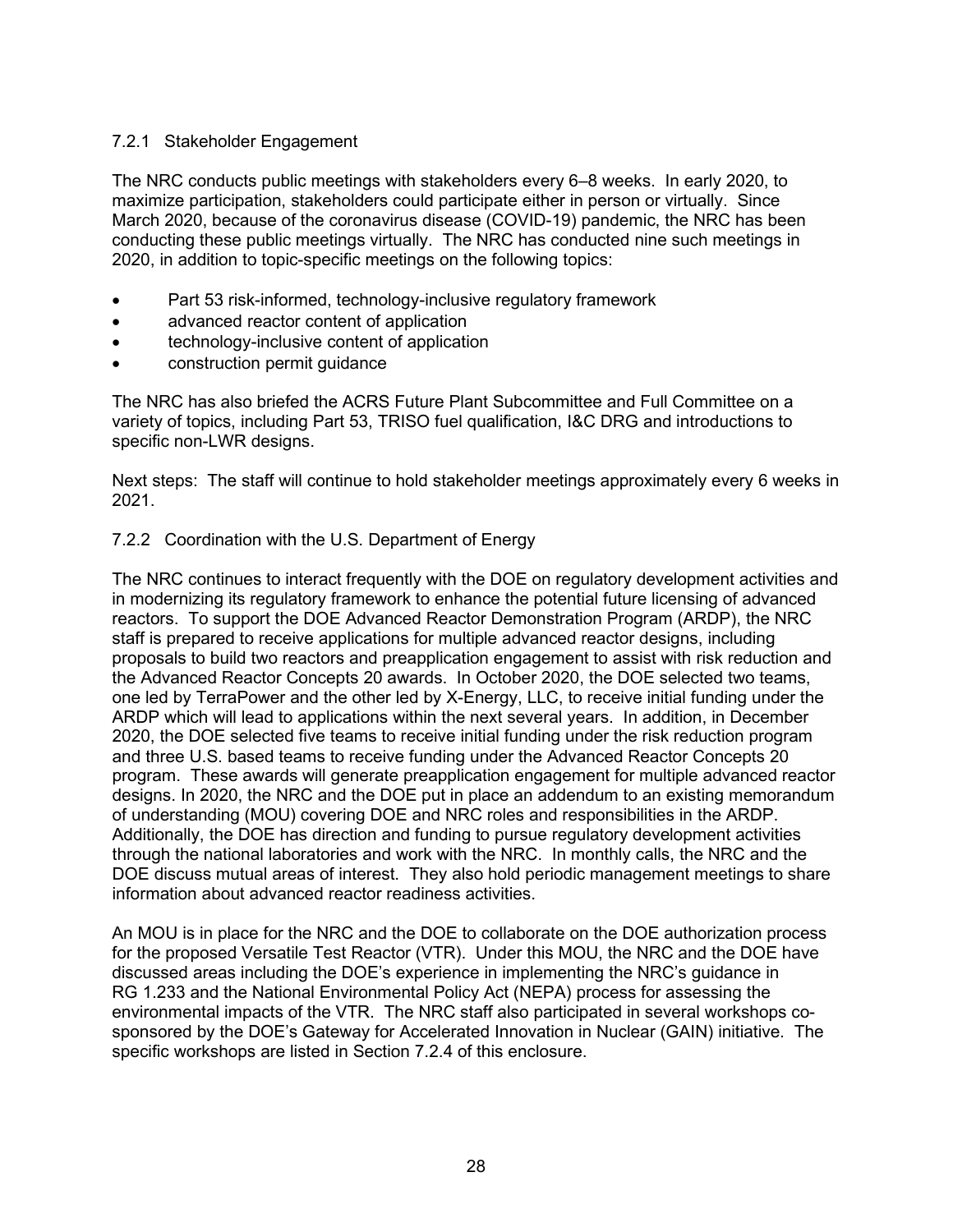Another MOU is in place to allow the NRC and the DOE to share technical expertise and knowledge as required by the Nuclear Energy Innovation Capability Act of 2017 (NEICA). The primary purpose of this MOU is to coordinate DOE and NRC technical readiness and to facilitate sharing of technical expertise and knowledge on advanced nuclear reactor technologies and nuclear energy innovation. This includes activities involving the National Reactor Innovation Center, which is a DOE program under NEICA designed to enable the testing and demonstration of reactor concepts to be proposed and funded, wholly or in part, by the private sector.

The NRC and the Fusion Energy Sciences program of the DOE Office of Science have initiated routine interactions to develop longer term strategies for the possible deployment of fusion reactors.

Next steps: The NRC staff will continue to interact frequently with the DOE to gather information relevant to the NRC's non-LWR readiness activities. The staff will also continue to support the DOE's GAIN initiative and attend GAIN workshops, as specified in the GAIN MOU. The staff will continue to work with the DOE to implement the regulatory development activities identified in the VTR and NEICA MOUs. The staff is outlining a new MOU addendum with DOE which will focus on cooperation in the characterization of radiological source terms and MELCOR code development activities. This effort is primarily centered around sharing of technical information and research activities to enhance the MELCOR capabilities and represents broad areas of collaboration between NRC and DOE's Office of Nuclear Energy that can enhance the technical bases for code models and their application to advanced nuclear energy technology assessments. Lastly, the staff is prepared to receive applications to support the DOE ARDP for multiple advanced reactor designs.

#### 7.2.3 Coordination with the U.S. Department of Defense

The Strategic Capabilities Office (SCO) in the Department of Defense (DOD) is leading the mobile microreactor demonstration project, in collaboration with the DOE, the U.S. Army Corps of Engineers, and industry partners. In May 2019, the NRC, the DOE, and DOD SCO signed an MOU to coordinate technical readiness and the sharing of technical expertise and knowledge on micro-reactor technologies to support DOD's research and development of such reactors. The NRC's engagement in this project is designed to provide the NRC, consistent with its role as an independent safety and security regulator, with opportunities to enhance its understanding of advanced technologies and inform its approaches to licensing advanced reactors. Coordination is key to the rapid development of workable prototype designs that can support evaluation, safety analysis, and ultimately, construction and testing. The MOU specifically states that the DOE and its national laboratories will provide technical, environmental, siting, and safety-basis documentation support for the project. The NRC staff has been taking advantage of opportunities to enhance its understanding of advanced technology and inform its approaches to licensing advanced reactors. The NRC staff has also contributed explanations of the agency's requirements and guidance documents when needed.

Next steps: The staff will continue to cooperate, within the bounds of its statutory authority, with its counterparts at the DOD and the DOE to help resolve the technical and policy issues associated with the successful demonstration of a mobile reactor.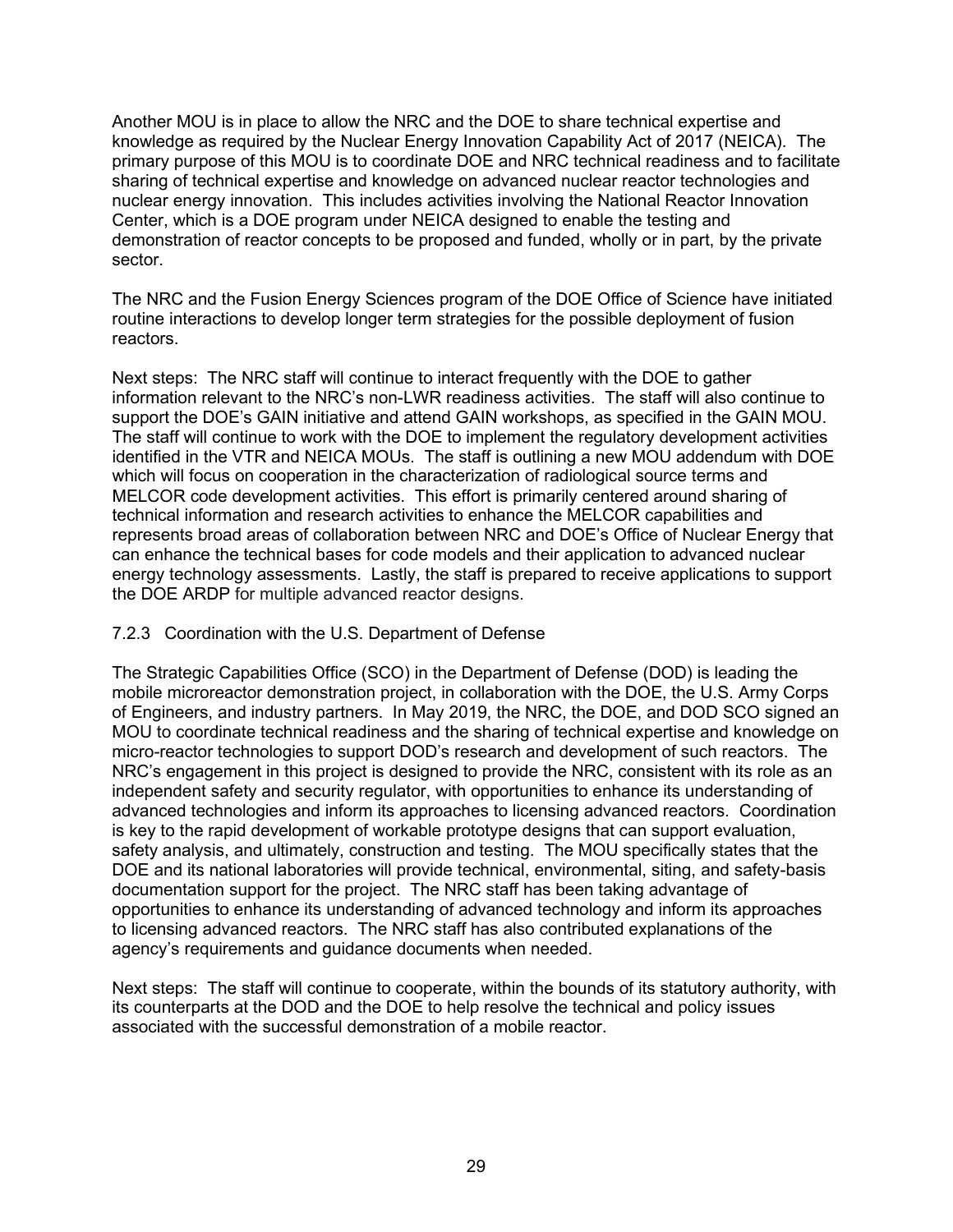#### 7.2.4 Meetings and Conferences

To facilitate non-LWR stakeholder outreach and communications, the NRC has actively participated in numerous workshops, conferences, and meetings, most of which were held virtually due to the COVID-19 public health emergency. These include the following events:

- EPRI's Advanced Reactor Stakeholder Forum
- ANS Annual Meetings
- U.S. Nuclear Infrastructure Council's Advanced Reactor Technical Summits
- ORNL's Molten Salt Reactor Workshops
- INL/NRC Metallic Fuel Workshop
- IAEA workshops on advanced reactors
- IAEA Consultancy Meeting: Safety Report on the Safety Assessment and Safety Analysis of Small Modular Reactors
- GAIN-EPRI-NEI Advanced Fuels Workshop
- GAIN-EPRI-NEI Sensor Technology for Advanced Reactors Workshop
- NRC/DOE/Fusion Industry Association Fusion Workshop
- 2020 ASME Section III Division 5 Virtual Workshop on High Temperature Reactors
- Quarterly ASME meetings
- NRC Codes and Standards Forum
- OECD/NEA Working Group on the Safety of Advanced Reactors
- Los Alamos National Laboratory Workshop on Heat Pipe Reactors
- NRC Virtual Public Workshop: Enhancing Risk-Informed and Performance-Based Seismic Safety for Advanced Non-Light Water Reactors
- University of Southern California, Berkeley Chemical Sensor Technologies for MSRs and FHRs
- National Academies of Sciences, Engineering, and Medicine's Committee: NRC staff briefed on Merits and Viability of Different Nuclear Fuel Cycles and Technology Options and the Waste Aspects of Advanced Nuclear Reactors which described the fuel cycle, transportation, storage, and disposal regulatory framework for advanced reactors

Next steps: The NRC will continue to participate in non-LWR meetings, conferences, and workshops as resources permit.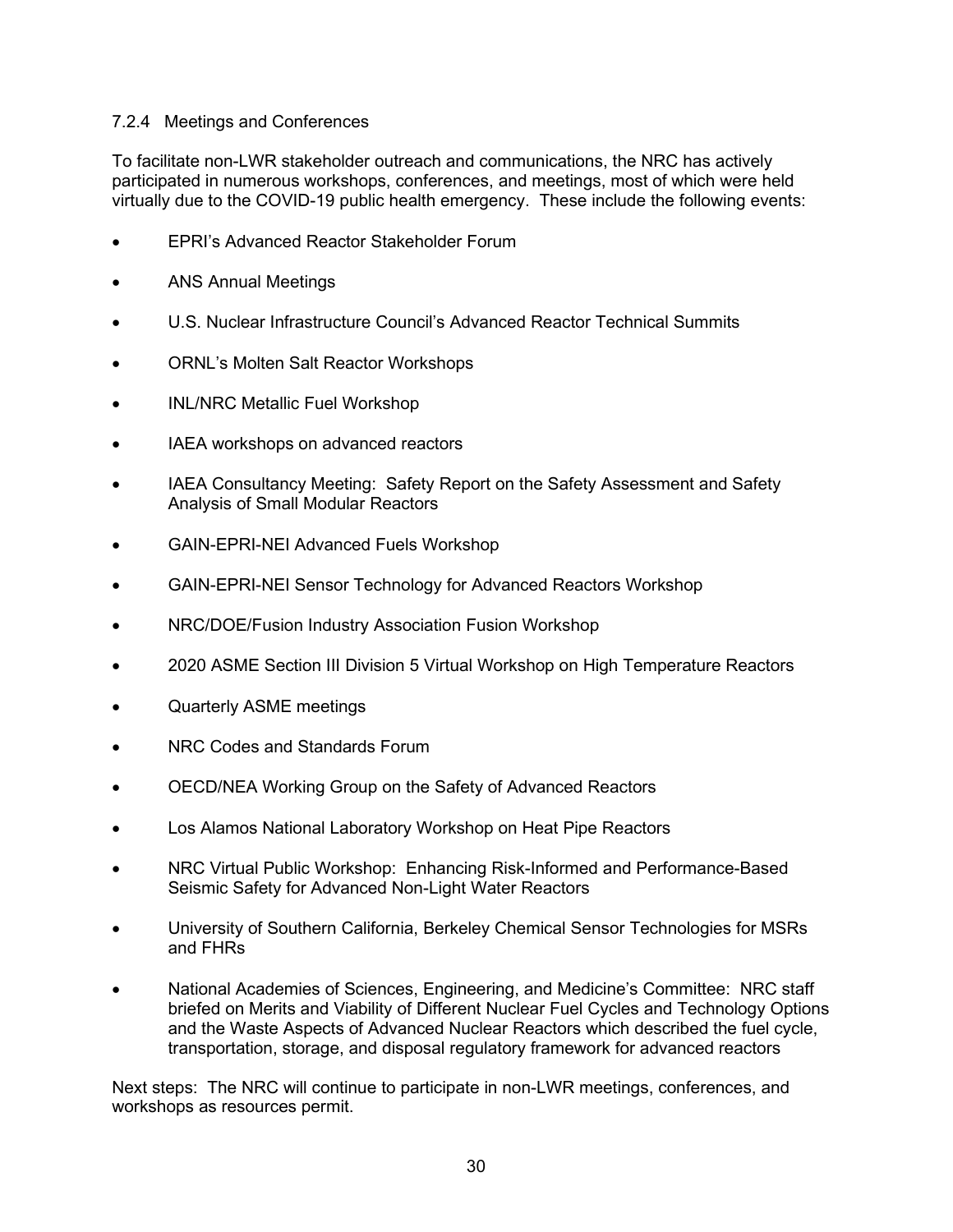#### 7.2.5 International Coordination

As part of the NRC's goal of being a modern risk-informed regulator and building strong partnerships, as well as optimizing resource use and leveraging experience, the staff continues extensive engagement and cooperation with international organizations, including the OECD/NEA, the IAEA, the Generation IV International Forum (GIF), and the NRC's international regulatory counterparts.

The NRC chairs NEA's working group for international regulators of non-LWRs, known as the Working Group on the Safety of Advanced Reactors (WGSAR). This group brings regulators together to discuss common interests, practices, and problems, addressing both regulatory and research needs. Currently, Belgium, Canada, China, France, Germany, Italy, Japan, Korea, Russia, the United Kingdom, and the United States are members of the WGSAR. Representatives from the European Union and the IAEA also participate in WGSAR meetings. WGSAR also interfaces with GIF. GIF representatives attend WGSAR meetings, and WGSAR comments on GIF documents such as SFR safety design guidelines. In 2020, WGSAR and GIF continued to cooperate on developing risk-informed and performance-based licensing approaches for non-LWRs and on WGSAR review of GIF safety design guidelines. On December 1, 2020, the Committee on Nuclear Regulatory Activities approved the WGSAR report on fuel qualification which leveraged the NRC's draft fuel qualification white paper.

The NRC also participates in and chairs the IAEA SMR Regulators' Forum in which regulators identify and address key regulatory challenges to SMR oversight. The Forum is hosted by the IAEA and comprises representatives from Canada, China, Finland, France, Korea, Russia, Saudi Arabia, the United Kingdom, and the United States. Japan and South Africa have also recently expressed interest in joining the Forum. In 2020, the Forum continued its work on reports related to licensing, safety analysis, and manufacturing oversight of SMRs, issued several interim reports on topics such as regulatory holdpoints and the multimodule aspects of SMRs, and formulated the new topics that will be addressed in the next phase of the Forum.

In August 2019, the NRC entered into a memorandum of cooperation (MOC) with the CNSC to expand interaction on activities associated with advanced reactor and SMR technologies, including the development of shared advanced reactor and SMR technical review approaches, preapplication activities, research, training, and the development of regulatory approaches addressing unique and novel technical considerations to ensure the safety of advanced reactors and SMRs. The NRC and the CNSC agreed that the MOC would be implemented under the existing NRC–CNSC Steering Committee, under which staff members from both agencies have already discussed these topics and the potential for future cooperation.

At the October 2019 Steering Committee meeting in Ottawa, Canada, the Steering Committee approved terms of reference for a new Subcommittee on Advanced Reactor Technologies and Small Modular Reactors (ART-SMR Subcommittee). The ART-SMR Subcommittee has held three formal meetings, in October 2019, March 2020, and September 2020, as well as over a dozen informal meetings. It has approved a work plan on developing common guidance for the contents of new build license applications for advanced reactor projects; a joint report resulting from the project will be issued in the spring of 2021. For this work plan, the LMP training NRC staff provided CNSC on June 25, 2020, was well received. In addition, the subcommittee has approved a work plan on sharing regulatory insights from the technical review of the NuScale SMR design certification review. The NRC staff has been meeting regularly with CNSC staff on topics of interest related to NuScale. The CNSC seeks to leverage the lessons learned and the